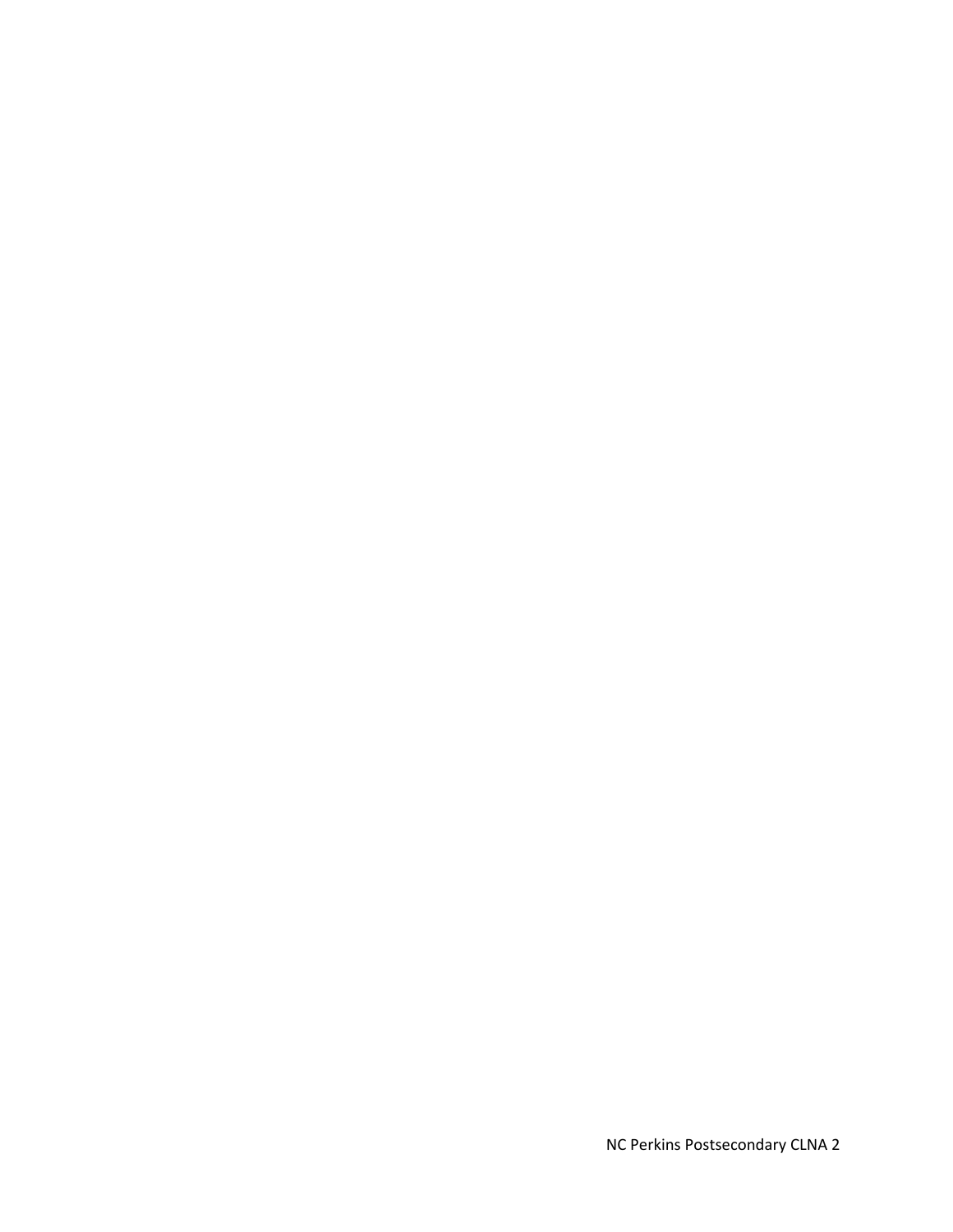# **Table of Contents**

*Sources for this document include: Maximizing Perkins V's Comprehensive Local Needs Assessment & Local Application to Drive CTE Program Quality and Equity, by ACTE March 2019; Louisiana Perkins V: Comprehensive Local Needs Assessment Guidebook; H.R.2353 ‐ Strengthening Career and Technical Education for the 21st Century Act available at: https://www.congress.gov/bill/115th‐congress/house‐bill/2353/text*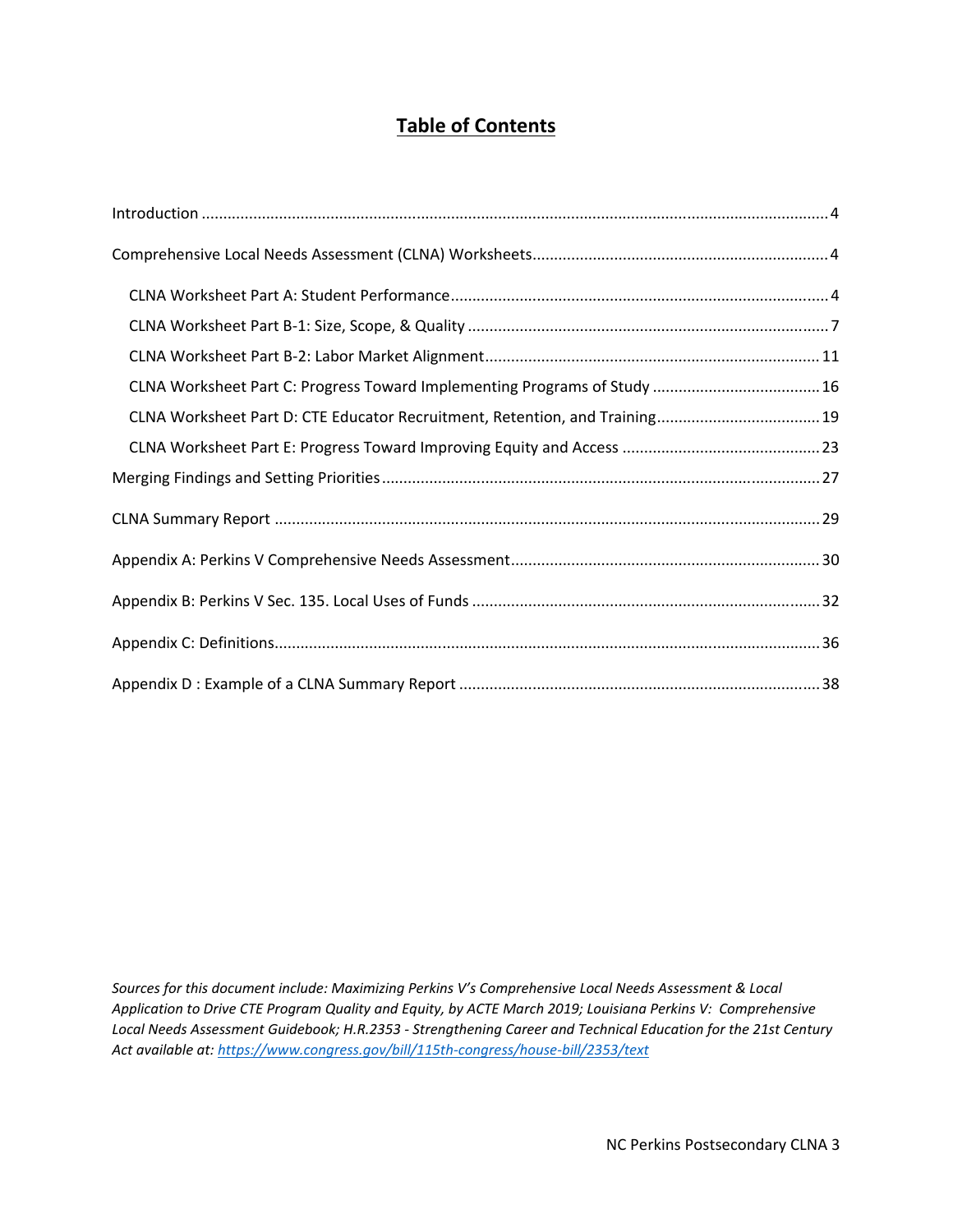#### **Introduction**

## **Comprehensive Local Needs Assessment (CLNA) Worksheets**

### **CLNA Worksheet Part A: Student Performance**

The law requires an evaluation of the student's performance on federal accountability measures in the aggregate and disaggregated for the subpopulations defined in Perkins V. To the extent possible, data must be disaggregated by gender, race, ethnicity, and by each of the special populations categories.

Most disaggregated data are collected by self‐report at the postsecondary level. The state data systems currently have limited field capabilities; therefore, an initial needs assessment will be conducted using available raw data and college system dashboards and provide for a more in‐depth review of subpopulations in the subsequent evaluations.

Review data collected including any notes from interviews, focus groups, or other methodologies. Discuss each of these questions. Assign a notetaker to record the discussion. The final version may be written **electronically** on the following form. At the end, via consensus, assign a rating and rationale to this part of the CLNA.

| <b>Materials Needed</b>                                                                                                                                                                                  | <b>Resources</b>                                                                                                                                                                                                   |
|----------------------------------------------------------------------------------------------------------------------------------------------------------------------------------------------------------|--------------------------------------------------------------------------------------------------------------------------------------------------------------------------------------------------------------------|
| Perkins performance data for the past<br>three years disaggregated by CTE<br>program area and special population<br>groups                                                                               | NC Perkins Core Indicators of Performance<br>https://www.ncperkins.org/data/<br>NCCCS System Research Performance Management                                                                                       |
| Comparison data for 'all' students -<br>Secondary comparisons for<br>graduation rates, academic<br>performance, and placement -<br>Postsecondary comparisons for<br>credential attainment and placement. | Dashboards<br>https://www.nccommunitycolleges.edu/analytics/dashboards<br>Institutional Effectiveness Staff and Registrar. Specifically, the<br>Curriculum Registration, Progress, Financial Aid Report<br>(CRPFA) |
| Strategies utilized to address<br>performance gaps for specific<br>subgroups along with outcomes for<br>the strategies attempted                                                                         | National Alliance for Partnerships in Equity (NAPE) Program<br>Improvement Process for Equity https://napequity.org/                                                                                               |

Suggested Strategy:

- Focus the process on building the economic capacity of the region
- Assemble groups by CTE career cluster/program to examine data. If data do not currently exist, create a plan to obtain the data for future needs assessments.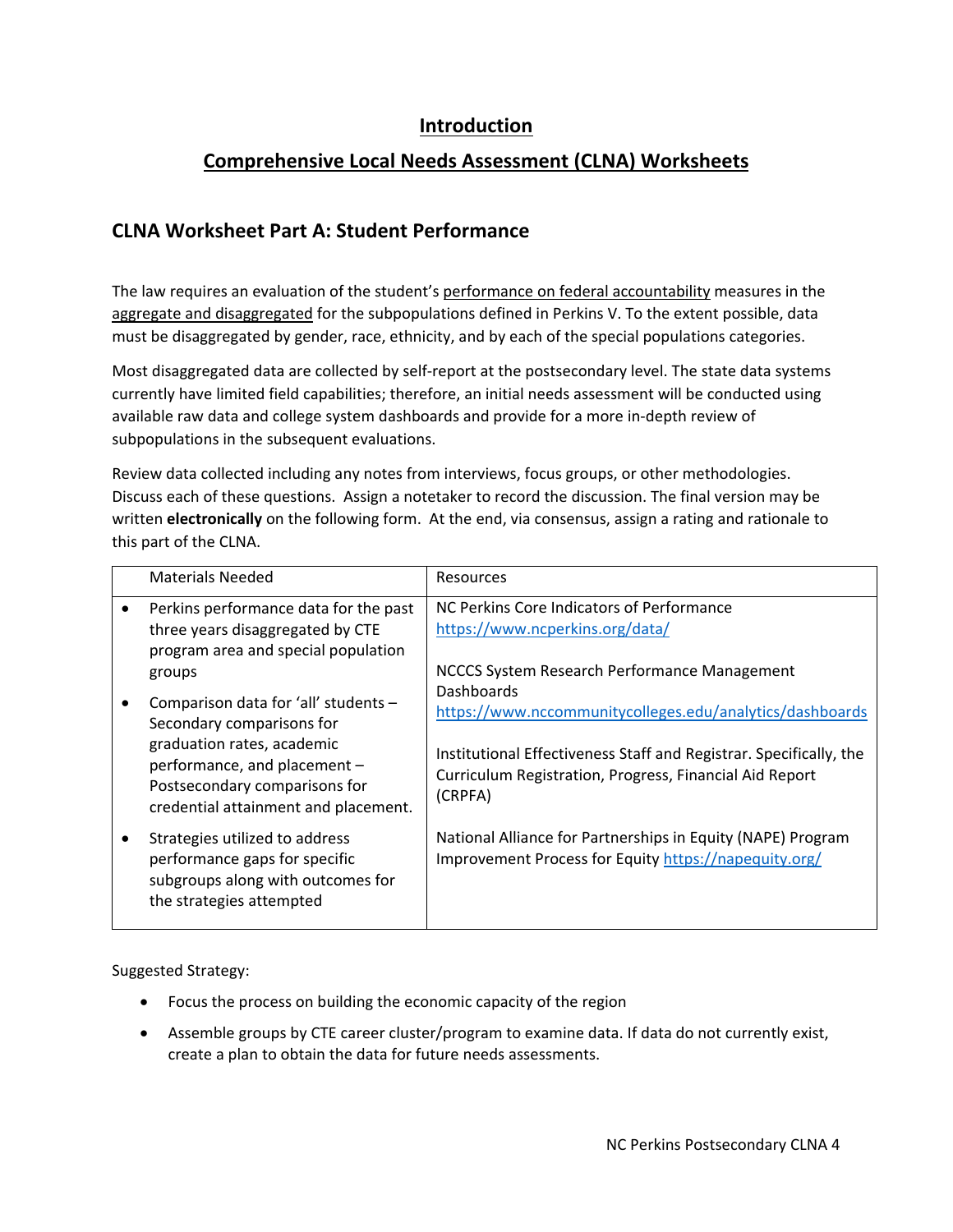- Identify significant differences in performance between subpopulations and across programs, consider the root causes of equity gaps to help identify corresponding practices that can combat inequity in the CTE programs
- In the assessment process you will find program strengths to be celebrated and challenges or gaps to be addressed. The following questions and tables are provided as a useful tool to summarize the data to be in the process. You can consider conducting surveys, interviews and focus groups with educators, counselors, students, and/or parents to gather information on program outcomes with emphasis on equity for students enrolled in CTE programs of study.

**Plus** – strengths, going well, want to continue **Delta** – challenge, needs work, needs change, lacking

| PART A: Evaluation of Student Performance                                                                                                                                                                                        |                     |                      |
|----------------------------------------------------------------------------------------------------------------------------------------------------------------------------------------------------------------------------------|---------------------|----------------------|
| <b>Questions to Consider</b>                                                                                                                                                                                                     | <b>Plus - Notes</b> | <b>Delta - Notes</b> |
| 1.<br>How are students in each CTE<br>program performing on<br>federal accountability<br>indicators in comparison to<br>non-CTE students?<br>Where do the biggest gaps in<br>performance exist between<br>subgroups of students? |                     |                      |
| 2.<br>How are students from special<br>populations performing in<br>each CTE program?<br>What are the potential root<br>causes of inequities in<br>performance in each CTE<br>program?                                           |                     |                      |
| 3.<br>How are students from<br>different genders, races and<br>ethnicities performing in each<br>CTE program?                                                                                                                    |                     |                      |
| Which CTE programs overall<br>4.<br>have the highest outcomes<br>and which have the lowest?                                                                                                                                      |                     |                      |
| 5.<br>Is there a trend across all CTE<br>programs?                                                                                                                                                                               |                     |                      |

Use the following rating for each evaluation and action step

**1** Significant gaps and/or multiple gaps exist

**2** Some gaps exist, and/or there is not a concrete plan to address them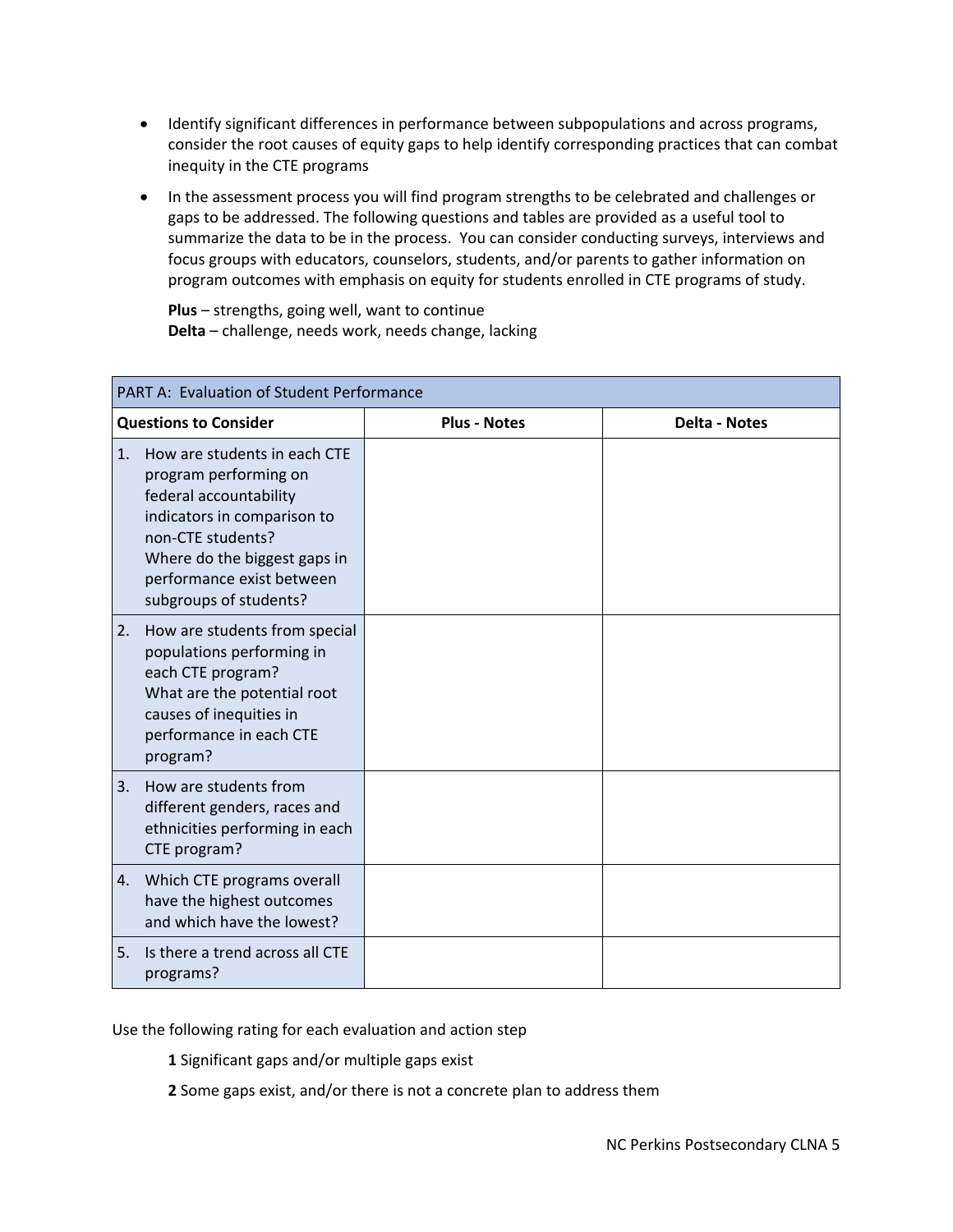**3** Very few gaps exist, and there are processes in place to close the remaining gaps

**4** No gaps exist

| PART A: Evaluation of Student Performance |                                      |                                   |  |
|-------------------------------------------|--------------------------------------|-----------------------------------|--|
| Rating                                    | Rationale and Potential Action Steps | Perkins V<br>Required<br>Activity |  |
|                                           |                                      |                                   |  |
|                                           |                                      |                                   |  |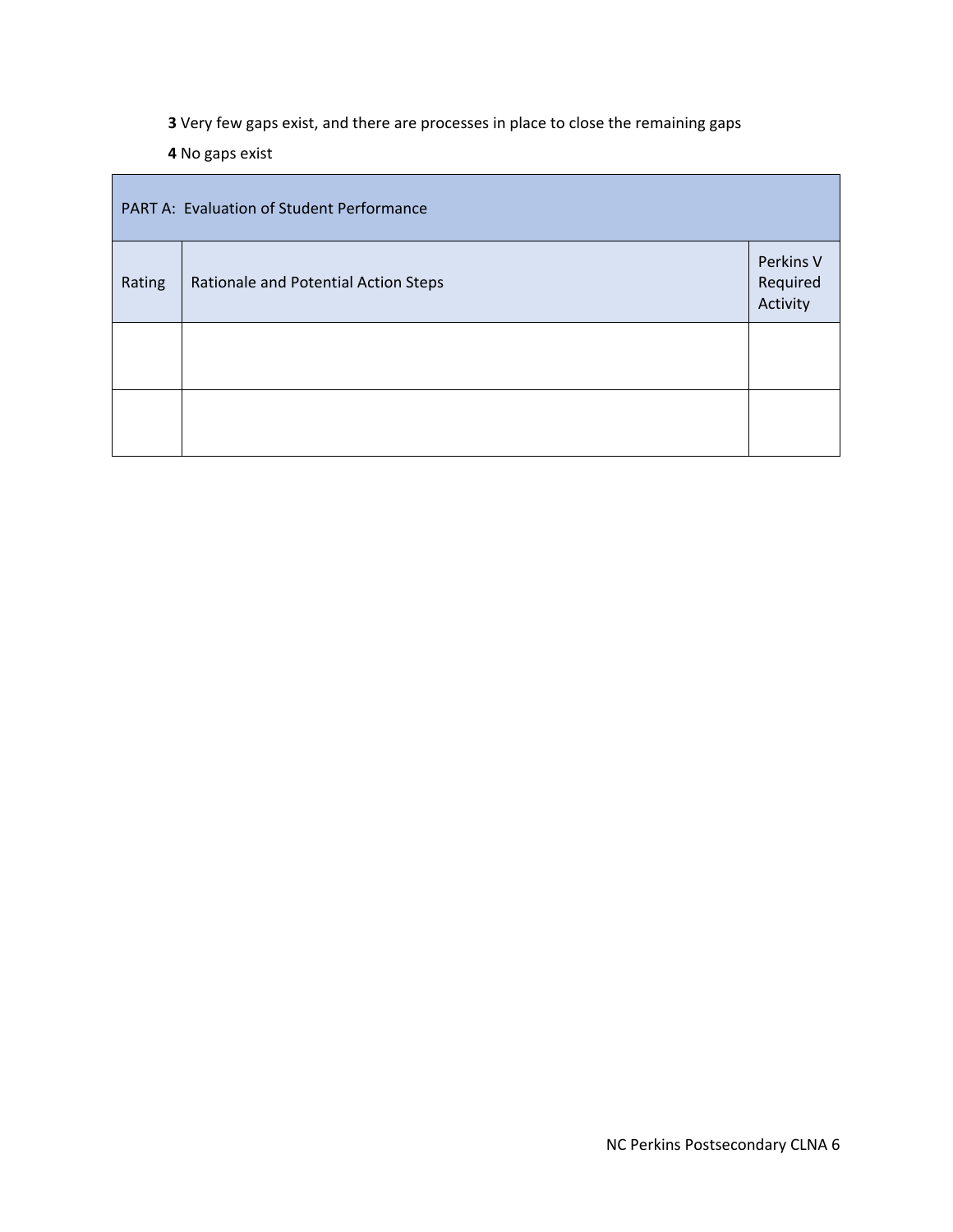# **CLNA Worksheet Part B‐1: Size, Scope, & Quality**

This section of the law requires an assessment of:

- 1. Whether the college offers enough courses and programs to meet the needs of the student wanting to enroll in programs and current and projected workforce needs.
- 2. Whether those programs are sufficiently broad as well as vertically aligned and linked to the next level of education; and
- 3. How the quality of program delivery serves to develop student knowledge and skills and prepare them for success.
	- **Size:** Addresses such factors as the minimum number of programs offered by each eligible recipient, or available to each student; the minimum number of courses offered within each program or pathway; or minimum class size. Definitions may differ on the secondary and postsecondary levels.
	- **Scope:** Refers to program sequencing, from introductory to more advanced curriculum; linkages between secondary and postsecondary education; and the program's ability to address the full breadth of the subject matter.
	- **Quality:** Addresses the college ability to impart to students the skills and knowledge necessary for success; and or a plan for continuous improvement, as well as the presence of an advisory committee, or evidence of teacher/faculty qualifications.

Review data collected including any notes from interviews, focus groups, or other methodologies. Discuss each of these questions. Assign a notetaker to record the discussion. The final version should be written electronically on the following form. At the end, via consensus, assign a rating and rationale to this part of the CLNA.

It should be noted that a recently updated "Curriculum Standard" may provide most of the information required regarding size scope and quality. The rigorous process for initial program approval and modification requires a needs assessment.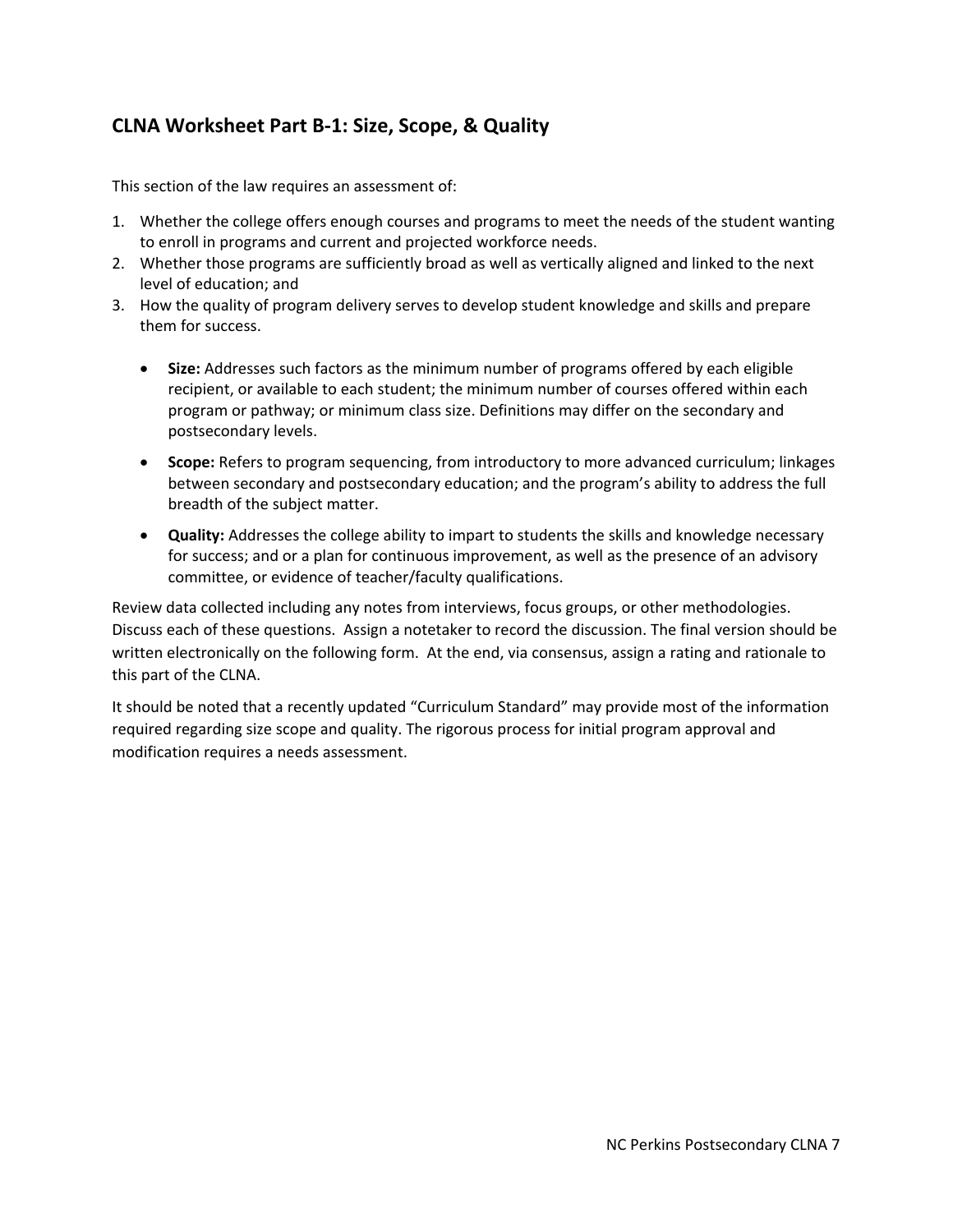| <b>Materials Needed</b>                         | Resources                                                   |
|-------------------------------------------------|-------------------------------------------------------------|
| Size:                                           | NC Perkins Core Indicators of Performance                   |
| • Workforce need compared to numbers            | https://www.ncperkins.org/data/                             |
| completing the program                          |                                                             |
| • Total number of program areas and number      | NCCCS System Research Performance Management                |
| of courses within each program area             | Dashboards                                                  |
| . Total number of students who could be         | https://www.nccommunitycolleges.edu/analytics/dashboards    |
| served by the eligible recipient, aggregate and |                                                             |
| disaggregated                                   | NC Community Colleges Program Curriculum Standards          |
| • CTE participant and concentrator              | https://www.nccommunitycolleges.edu/academic-               |
| enrollments for the past several years,         | programs/curriculum-standards                               |
| aggregate and disaggregated                     |                                                             |
| • Number of students applying to the            | <b>Institutional Effectiveness Staff</b>                    |
| programs, if applicable                         |                                                             |
| • Number of students on waiting lists, if       | National Alliance for Partnerships in Equity (NAPE) Program |
| applicable                                      | Improvement Process for Equity. https://napequity.org/      |
| • Survey results assessing student interest in  |                                                             |
| particular CTE programs                         |                                                             |
|                                                 |                                                             |
| Scope:                                          |                                                             |
| • Documentation of course sequences and         |                                                             |
| aligned curriculum to industry needs            |                                                             |
| • Credit transfer agreements                    |                                                             |
| • Data on student retention and transition to   |                                                             |
| postsecondary education within the program      |                                                             |
| of study                                        |                                                             |
| • Descriptions of dual/concurrent enrollment    |                                                             |
| programs, and data on student participation     |                                                             |
| · Data on student attainment of credentials     |                                                             |
| and articulated credit                          |                                                             |
| • Curriculum standards that show depth and      |                                                             |
| breadth of programs                             |                                                             |
| • Opportunities for extended learning within    |                                                             |
| and across programs of study                    |                                                             |
|                                                 |                                                             |
| Quality:                                        |                                                             |
| In addition to the materials listed throughout  |                                                             |
| this document, it would be appropriate to       |                                                             |
| consult curriculum standards and frameworks,    |                                                             |
| partnership communications and engagement       |                                                             |
| activities, safety requirements, work-based     |                                                             |
| learning procedures, CTSO activities and        |                                                             |
| alignment, data collection mechanisms and       |                                                             |
| program improvement processes, and              |                                                             |
| employer survey data.                           |                                                             |

*\*Youth is defined pursuant to the WIOA definition as 16‐24 years old.*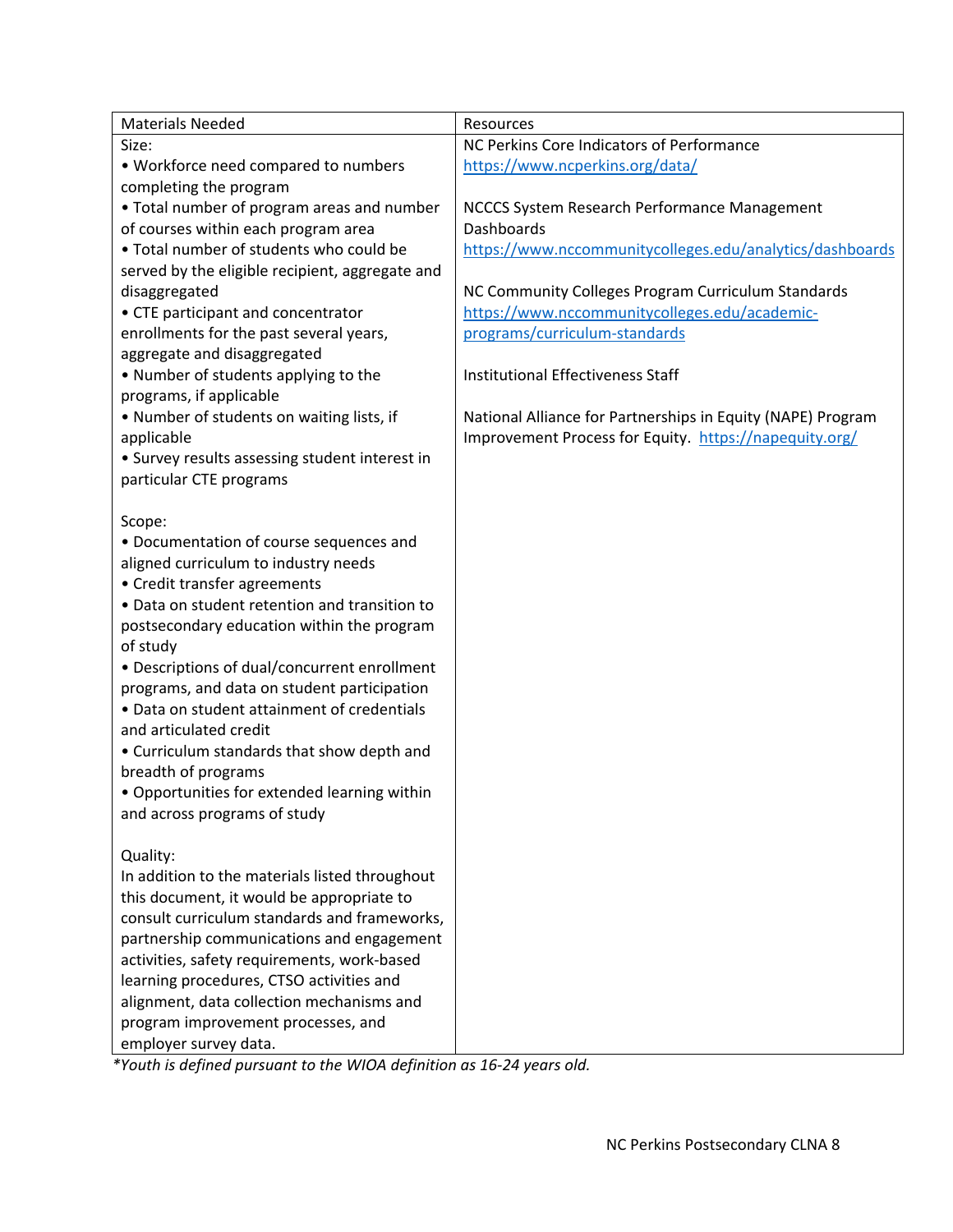When evaluating **size**, consider the number of programs and courses offered, as well as the number of students served by CTE programs in relation to the total student population that could be served. Examine longitudinal data, both in the aggregate and disaggregated by Perkins‐defined special populations and subgroups and look forward to examining student enrollment projections over the next few years.

To evaluate **scope**, consider how the programs align and articulate offerings across learner levels, including curriculum, instruction, faculty and staff, facilities and equipment, and career development activities. Examine policies for, participation in and outcomes of credit transfer agreements and dual/concurrent enrollment programs.

Explore whether the program is delivering the full breadth of knowledge and skills within each subject area, or if there are gaps in the curriculum and opportunities that are provided. To assess this breadth, compare the curricular offerings to state standards and state‐developed programs of study, if applicable, within each CTE subject area. Also consider if extended learning experiences, such as work‐ based learning, career technical student organizations (CTSOs), and articulated credit, are available across all programs of study, or only in some.

To evaluate **quality**, consider whether the various aspects of the program—curriculum, instruction, career development, work‐based learning and more—are designed and delivered in a way that imparts to students the skills and knowledge necessary for success. One way to accomplish this is to compare the program delivery and implementation to a relevant set of quality standards from the state or from a third party, such as a national organization or accreditor.

The following questions and tables are provided as a useful tool in summarizing the data and root cause analysis. You may also consider conducting surveys, interviews or focus groups with educators, counselors, students, and/or parents to gather feedback on outcomes of the programs related to equity.

**Plus** – strengths, going well, want to continue **Delta** – challenge, needs work, needs change, lacking

| PART B-1: Program Size, Scope, and Quality |                                                                                                                     |  |  |
|--------------------------------------------|---------------------------------------------------------------------------------------------------------------------|--|--|
|                                            | <b>Questions to Consider</b><br><b>Plus - Notes</b><br>Delta - Notes                                                |  |  |
| 1.                                         | What are the programs in<br>which students are choosing<br>to enroll and not to enroll?                             |  |  |
|                                            | 2. Are there programs with low<br>student enrollment and high<br>industry demand?                                   |  |  |
| 3.                                         | Is the college offering a<br>sufficient number of courses,<br>and course sections, within<br>each program of study? |  |  |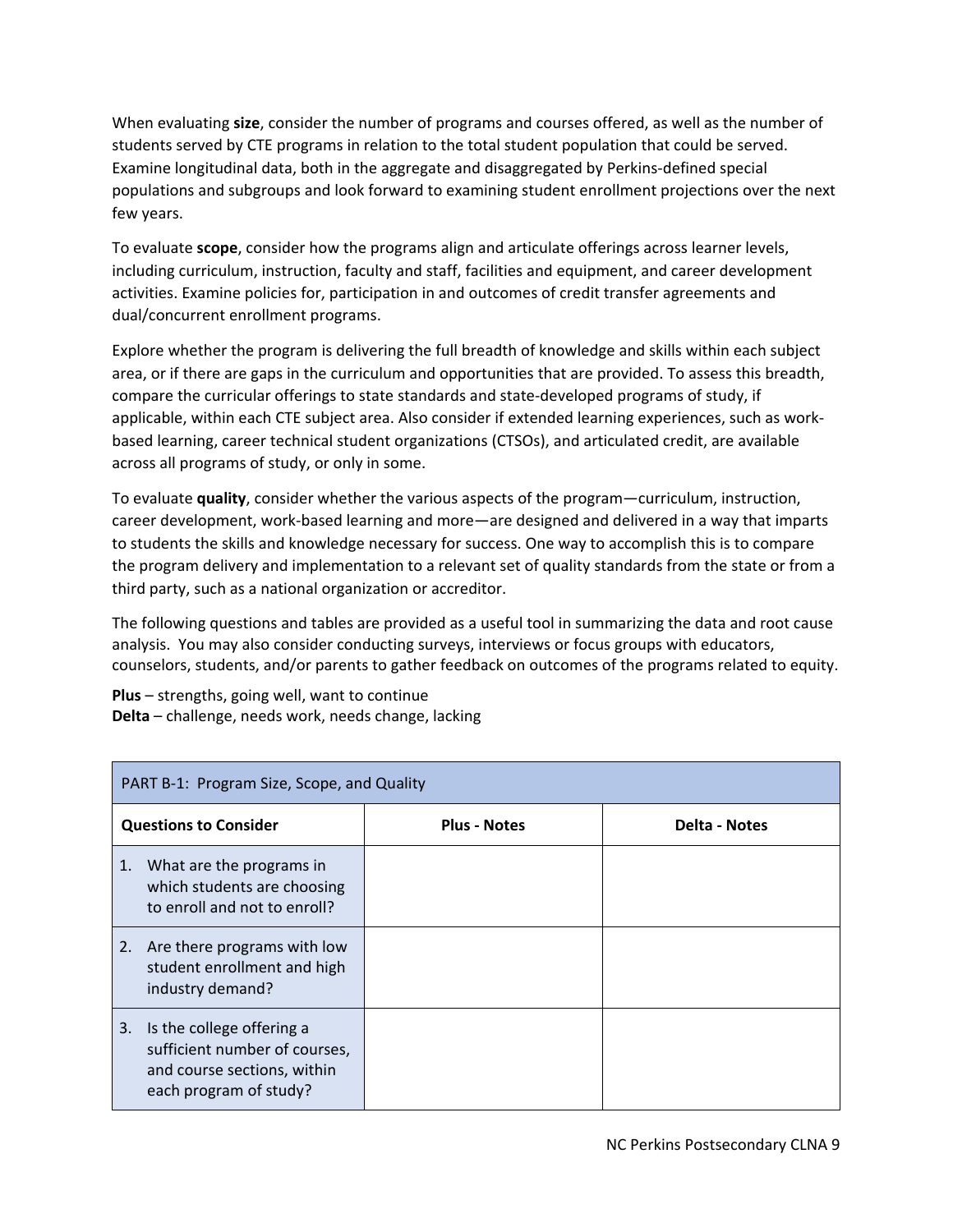| PART B-1: Program Size, Scope, and Quality                                                                                                                                                                                                                                                                                      |                                             |  |  |
|---------------------------------------------------------------------------------------------------------------------------------------------------------------------------------------------------------------------------------------------------------------------------------------------------------------------------------|---------------------------------------------|--|--|
| <b>Questions to Consider</b>                                                                                                                                                                                                                                                                                                    | <b>Plus - Notes</b><br><b>Delta - Notes</b> |  |  |
| What percent of students<br>4.<br>complete a certificate,<br>diploma, degree or other<br>postsecondary credential?<br>How are programs of study<br>designed to ensure students<br>completion?                                                                                                                                   |                                             |  |  |
| Describe conversations with<br>5.<br>secondary, postsecondary<br>and business/industry<br>concerning developing a<br>robust skill set in each<br>program, the role of business<br>and industry in development<br>and delivery of programs of<br>study and how quality<br>standards are incorporated<br>as required by industry? |                                             |  |  |
| How is work-based learning<br>6.<br>incorporated into each<br>program of study?                                                                                                                                                                                                                                                 |                                             |  |  |

Use the following rating for each evaluation and action step

**1** Significant gaps and/or multiple gaps exist

**2** Some gaps exist, and/or there is not a concrete plan to address them

**3** Very few gaps exist, and there are processes in place to close the remaining gaps

**4** No gaps exist

| PART B-1: Evaluation of Program Size, Scope, and Quality |                                      |                                   |
|----------------------------------------------------------|--------------------------------------|-----------------------------------|
| Rating                                                   | Rationale and Potential Action Steps | Perkins V<br>Required<br>Activity |
|                                                          |                                      |                                   |
|                                                          |                                      |                                   |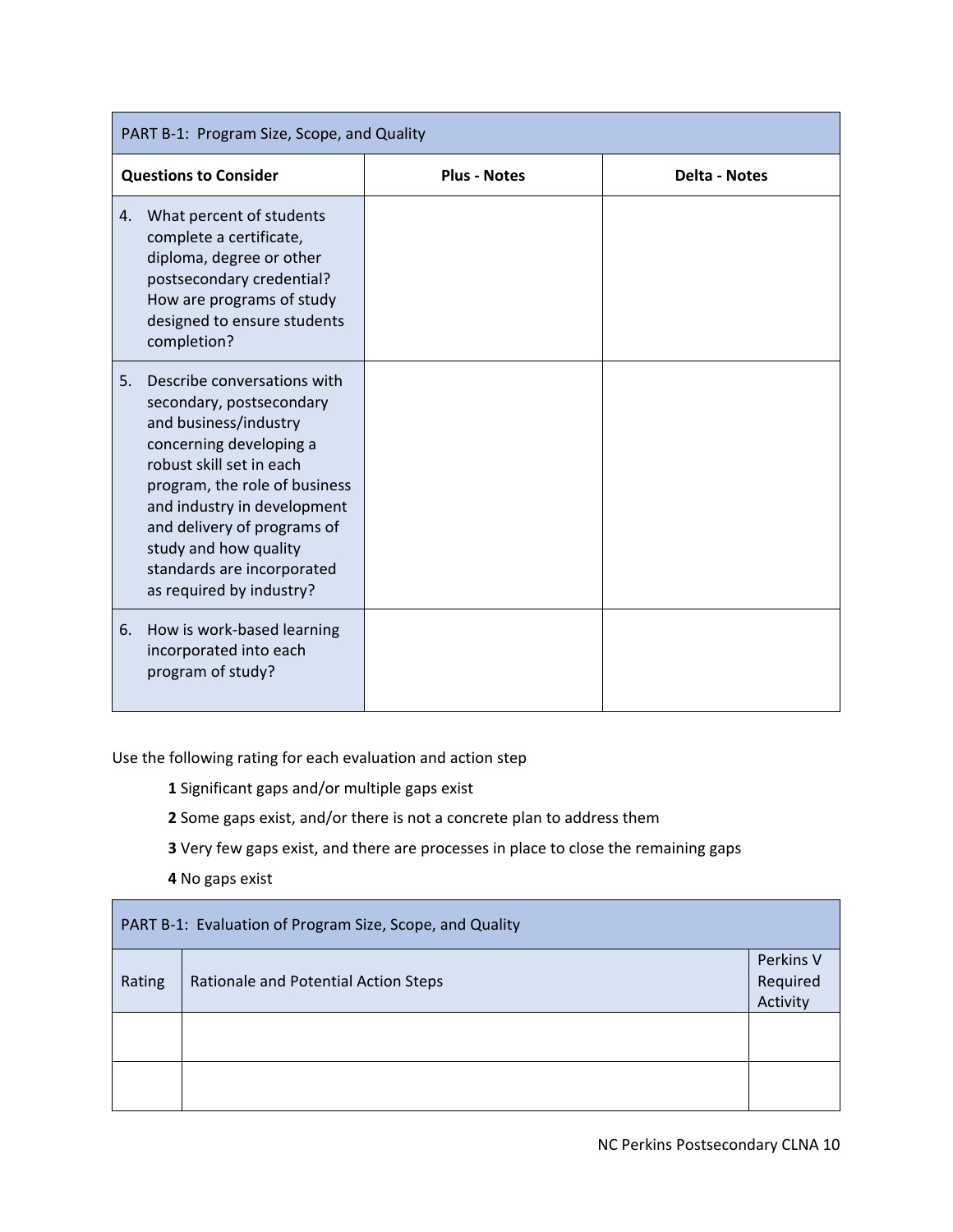### **CLNA Worksheet Part B‐2: Labor Market Alignment**

This section the Act  $[(\frac{5134(c)(2)(B)(ii)(I)}{G(1)(I)}]$  requires the team to consider the alignment between programs offered and the labor‐market needs of the local area, state, and/or region. Identify the state definitions or thresholds for "in‐demand industry sectors or occupations." State and local lists of in‐demand sectors and jobs should be examined first to ground your analysis. It is important to "regionalize" the data to emphasize the local applicability of the needs assessment. In your review, include a gap analysis of the industry needs compared to the capacity of the educational institutions to meet the current and projected needs.

Consider long‐term projections in addition to immediate labor market needs, particularly if your programs have a longer time horizon. Local workforce development boards, NC Commerce, and local unions or industry associations may have information you can use and should be included on this committee.

As Perkins V continues to focus on aligning programs of study to high‐wage, high‐skill, or in‐demand occupations, eligible recipients will provide an analysis of how CTE programs are meeting workforce and economic development needs. The assessment will look at how different resources are used to determine which CTE programs of study are made available for students.

As the college analyzes these data, focus on comparing the number of students graduating in each CTE program area to the number of projected job openings in relevant occupations. Be sure to look into the future, keeping in mind that the needs assessment will be the foundation of planning for four years of activities through the local Perkins grant application. Also remember that occupations for which your college programs are preparing students may be found across multiple industries.

The state- and local-validated sources of information mentioned will be fundamental. However, easy-touse online tools can serve as secondary sources and conversation starters. These include:

- **NCcareers.org, which displays the promising jobs for each part of the state as well as many** other useful tools.
- **CareerOutlook.US**, which displays recent and projected employment and current wages by state and occupation.
- **DataUSA.io**, which can be filtered by city or county and includes recent industry, occupation and wage data; and real-time, local job postings from online search engines.
- Some colleges may have also turned to analytics firms to mine real-time, job-postings data.

In addition to labor‐market information (LMI), feedback from your local industry representatives and, if possible, your alumni, is critical. Local employer input can help to identify trends that may not be evident in reported data, particularly in emerging career areas, and to describe skill needs across industries. Gather employer input through informal discussions, surveys, and/or focus groups. To learn whether students who have completed CTE programs are succeeding in the workforce, consult alumni follow-up survey results. Check with the state CTE agency to see if it has access to linked education, employment, and earnings data that can be disaggregated for your institution, district, or service area.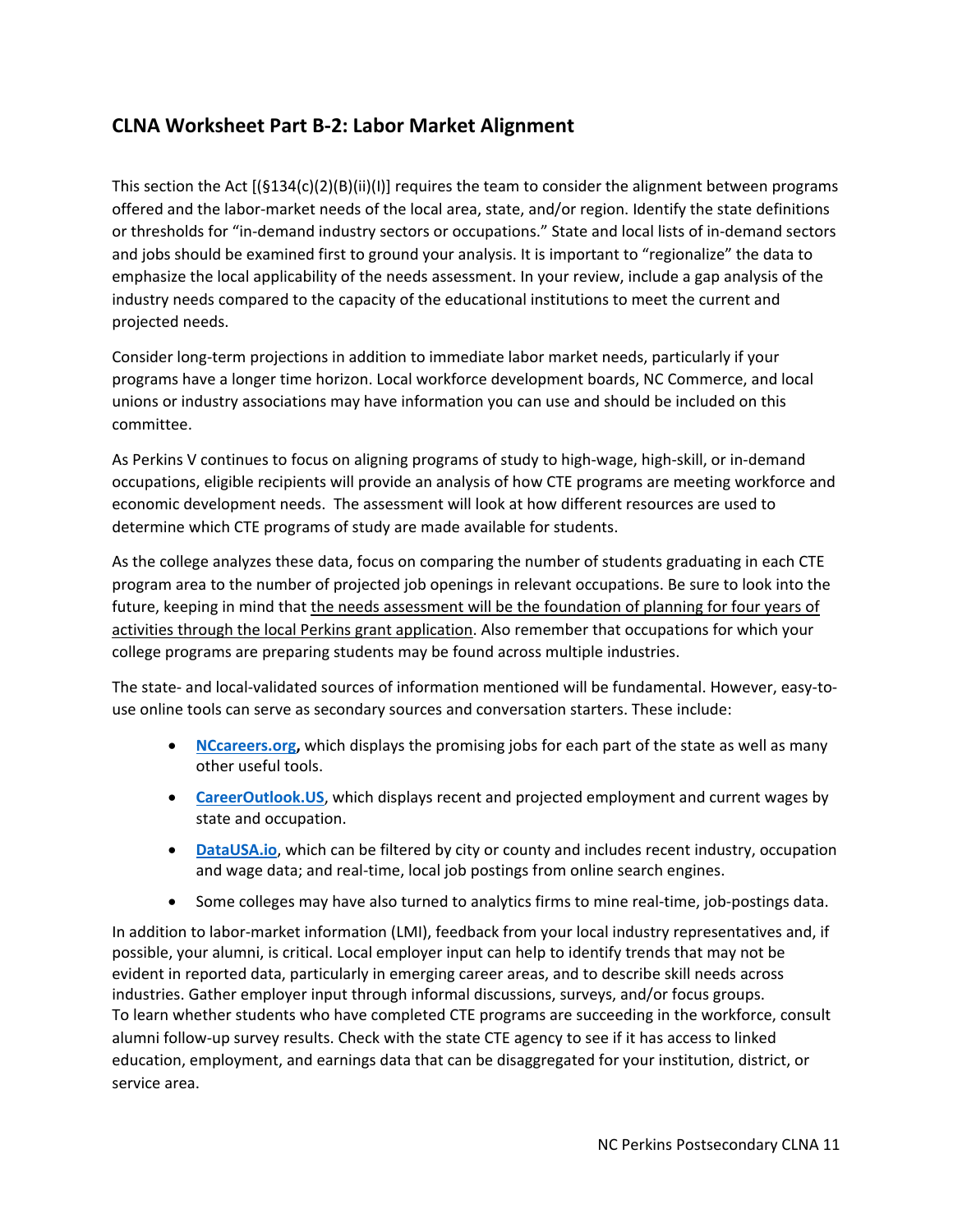Review data collected including any notes from interviews, focus groups, or other methodologies. Discuss each of these questions. Assign a notetaker to record the discussion. The final version should be written electronically on the following form. At the end, via consensus, assign a rating and rationale to this part of the CLNA.

| <b>Materials to Review</b>                                                                                                                                                                                                                                                                                                                                                                                                                                                                                                                                                           | Resources                                                                                                                                                                                                                                                       |
|--------------------------------------------------------------------------------------------------------------------------------------------------------------------------------------------------------------------------------------------------------------------------------------------------------------------------------------------------------------------------------------------------------------------------------------------------------------------------------------------------------------------------------------------------------------------------------------|-----------------------------------------------------------------------------------------------------------------------------------------------------------------------------------------------------------------------------------------------------------------|
| Results of any available gap analysis on<br>educational outcomes and employment<br>needs (from the state or separately<br>commissioned)<br>State- and local-defined lists of in-demand<br>industry sectors and/or occupations<br>State and locally defined in-demand soft<br>skills<br>State and local LMI<br>Real-time job postings data from online<br>$\bullet$<br>search engines, possibly with analytics<br>support from a data firm<br>Input from business and industry<br>$\bullet$<br>representatives, with particular reference to<br>opportunities for special populations | NC Perkins Core Indicators of Performance<br>https://www.ncperkins.org/data/<br>NCCCS System Research Performance Management<br><b>Dashboards</b><br>https://www.nccommunitycolleges.edu/analytics/dashboards<br>NC Commerce LMI data<br>https://nccareers.org/ |
| Alumni employment and earnings outcomes<br>٠<br>from a state workforce agency or state<br>longitudinal data system, or findings from a<br>follow-up survey of alumni<br>Chamber of Commerce trend data<br>Labor Unions                                                                                                                                                                                                                                                                                                                                                               |                                                                                                                                                                                                                                                                 |

*\*Youth is defined pursuant to the WIOA definition as 16‐24 years old.* 

The following tables are provided as a useful tool to summarize and supplement the data and root cause analysis, consider conducting surveys, interviews or focus groups with educators, counselors, students, and/or parents to gather feedback on outcomes of your programs related to equity.

**Plus** – strengths, going well, want to continue **Delta** – challenge, needs work, needs change, lacking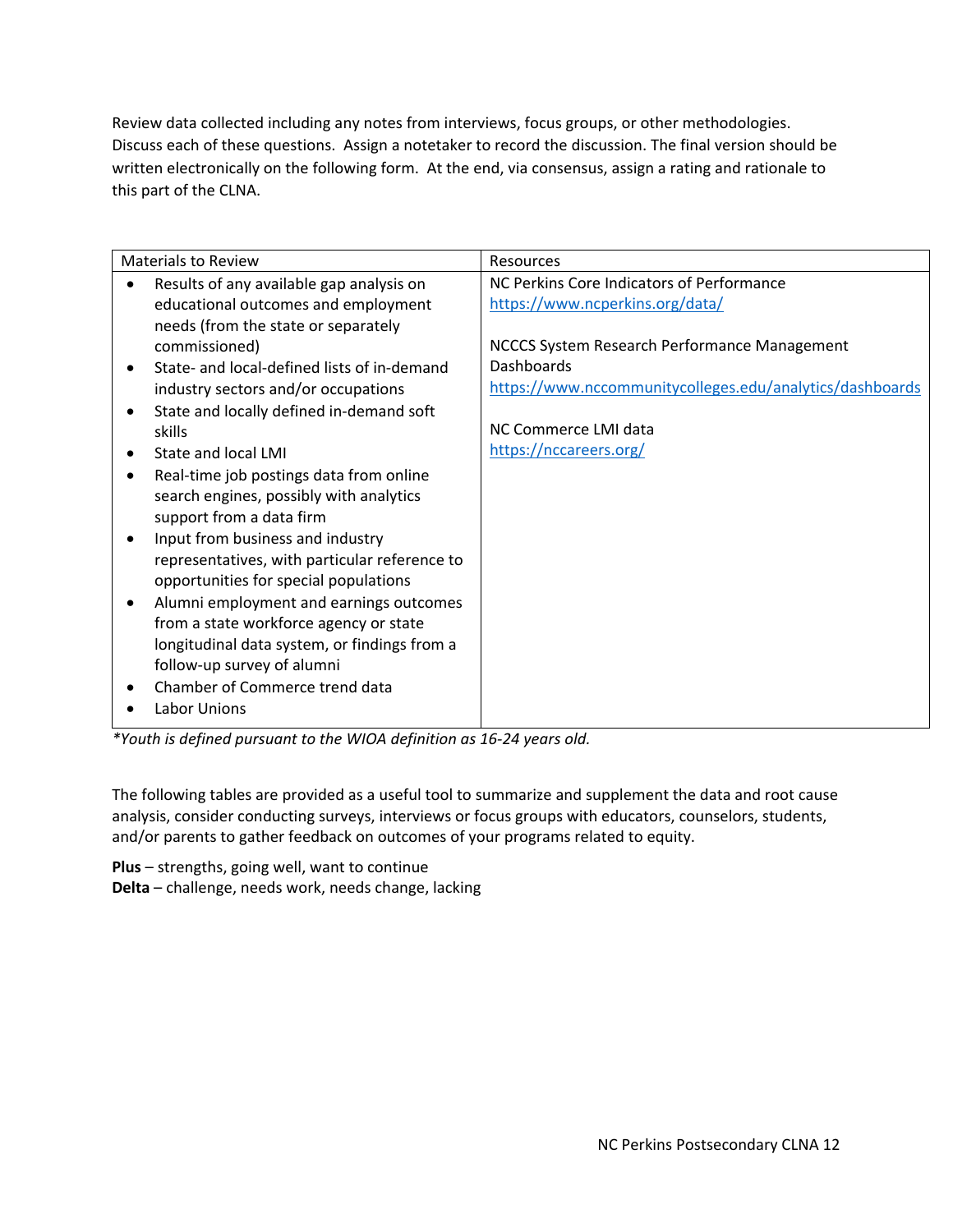| <b>Questions to Consider</b>                                                                                                  | <b>Plus - Notes</b> | <b>Delta - Notes</b> |
|-------------------------------------------------------------------------------------------------------------------------------|---------------------|----------------------|
| PART B-2: Labor Market Alignment                                                                                              |                     |                      |
| What are the highest<br>1.<br>projected growth industries<br>in the region? What<br>occupations are part of that<br>industry? |                     |                      |
| How are CTE programs<br>2.<br>aligned to projected job<br>openings? How are gaps<br>identified and minimized?                 |                     |                      |
| Is there additional content<br>3.<br>that should be added to<br>better align with employer<br>demand?                         |                     |                      |
| Where are completers able<br>4.<br>to obtain employment?                                                                      |                     |                      |
| What emerging occupations<br>5.<br>are available for students in<br>each program?                                             |                     |                      |

Use the following rating for each evaluation and action step

**1** Significant gaps and/or multiple gaps exist

**2** Some gaps exist, and/or there is not a concrete plan to address them

- **3** Very few gaps exist, and there are processes in place to close the remaining gaps
- **4** No gaps exist

| PART B-2: Evaluation of Labor Market Alignment |                                      |                                   |  |
|------------------------------------------------|--------------------------------------|-----------------------------------|--|
| Rating                                         | Rationale and Potential Action Steps | Perkins V<br>Required<br>Activity |  |
|                                                |                                      |                                   |  |
|                                                |                                      |                                   |  |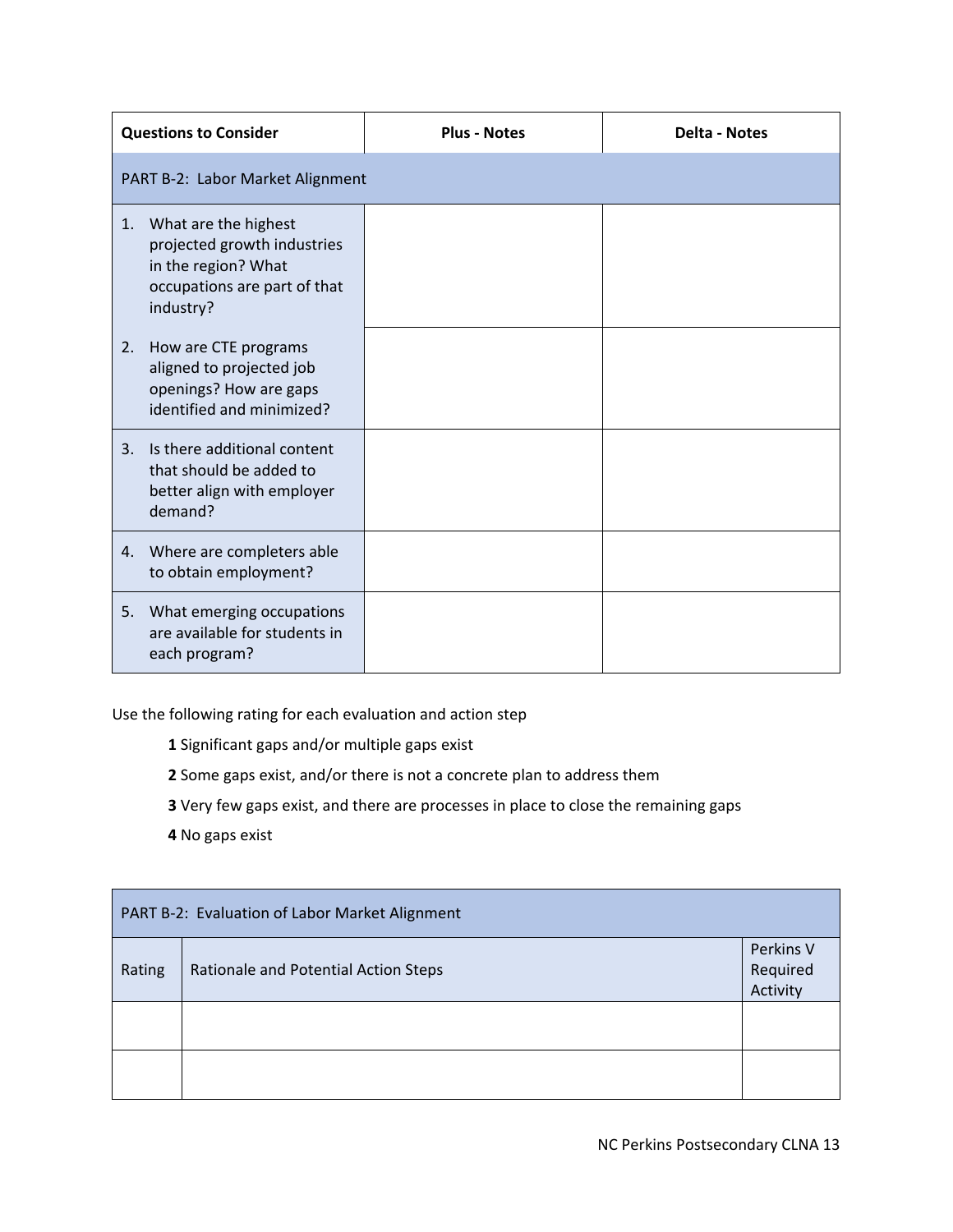#### **Program Implementation**

While the following four components of the needs assessment are treated separately in the law, they all pertain to the **quality and implementation of programs**. In contrast to the **student performance evaluation,** which examines student outcomes, and the **labor market alignment analysis,** which considers needs that originate from the labor market, these four components address the decisions that the college makes when delivering CTE programs, including:

- which programs to offer;
- how to pursue alignment across learner levels and between academic, technical, and employability skill standards;
- college's curriculum and instructional strategies;
- what opportunities for work‐based learning, career and technical student organization (CTSO) participation, and articulated credit are provided;
- how the college supports faculty and staff; and
- how the college ensures access and equity for all CTE students.

The college may choose to approach the rest of the needs assessment holistically through an evaluation process that encompasses all of these quality program components.

The key is to capture the full breadth of program quality and implementation. Findings from recent (or upcoming) program evaluations conducted by your college as part of a program review process or by a third party, such as a national accreditor, can form a basis for this comprehensive evaluation of program delivery and implementation. However, additional input from local stakeholders will likely be needed.

If no such evaluations are available, or if the scope of these evaluations fails to meet your needs, an evaluation of the college's programs can be conducted by demonstrating how they measure against a relevant set of standards.

These could be standards already in place in the state, or standards from a legitimate third‐party organization, such as

- ACTE's evidenced based *Quality CTE Program of Study Framework,* which includes nearly 100 indicators across 12 elements to capture the breadth of activities that impact program scope, delivery, implementation, and quality, including elements related to the quality of program staff as well as equity and access.
- Southern Regional Education Board **(SREB) Career Pathway Reviews** and Curriculum and Instruction Reviews, which are conducted as part of SREB Needs Assessment Visits
- **Linked Learning Essential Elements of Pathway Quality** ‐ National Center for College & Career Transitions' Design
- Specifications for Implementing the **College and Career Pathways** System Framework
- Tools from the **Council for Occupational Education** and from regional accreditors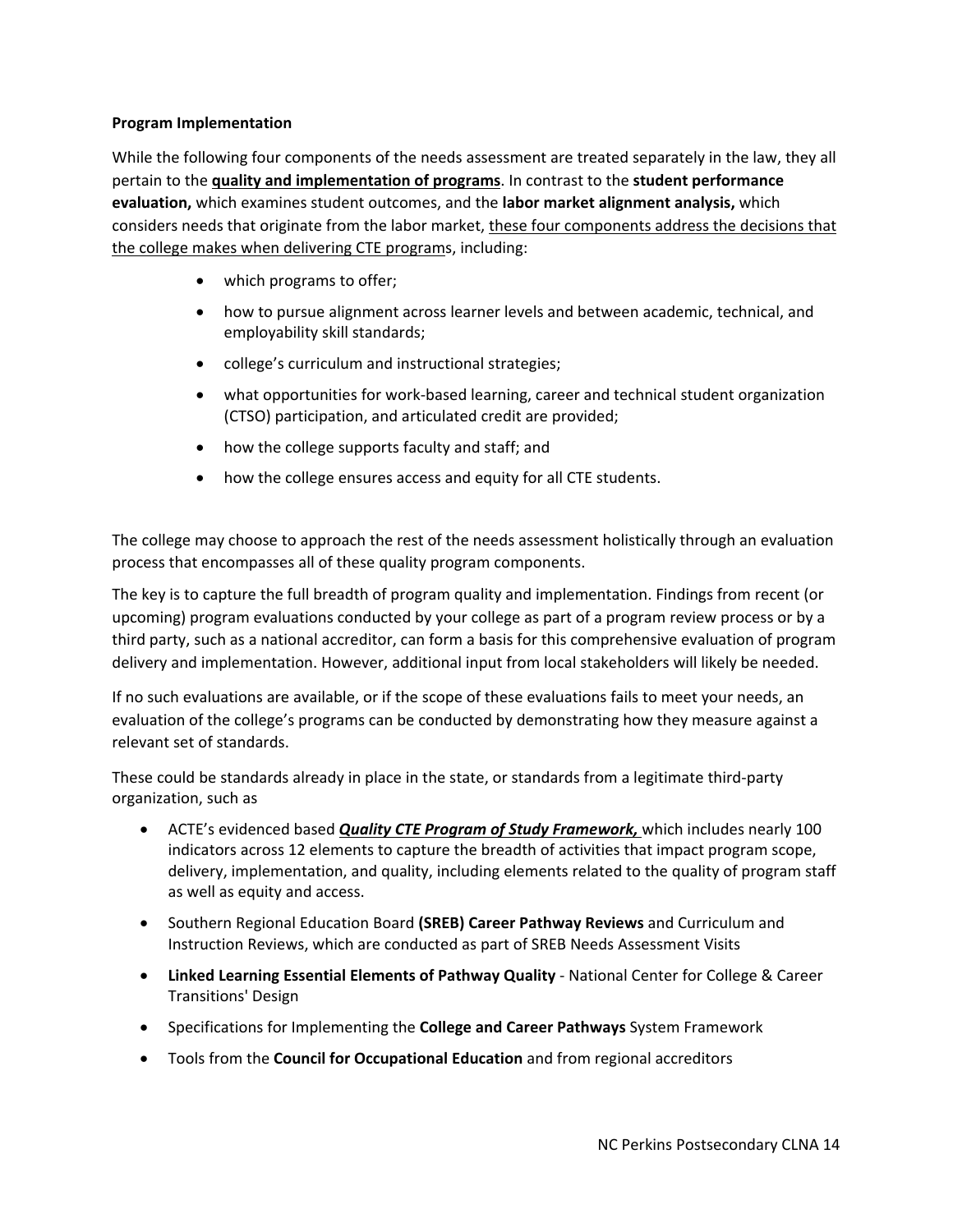To make the evaluation more manageable for larger districts, service areas, or institutions, the college may consider assessing the overall quality of all of the CTE programs, then selecting either a *sample of programs of study to evaluate individually each time the needs assessment is updated* or a few priority elements to review, such as work‐based learning or student career development.

While this holistic evaluation of program quality and implementation will yield the least duplication, for ease of understanding the requirements as presented in law, we have laid out each of the four needs assessment components related to program implementation separately as follows. Included are particular materials to gather and questions to ask about the nature of the college programs with respect to these specific topics. There is some duplication among these four components, which is noted.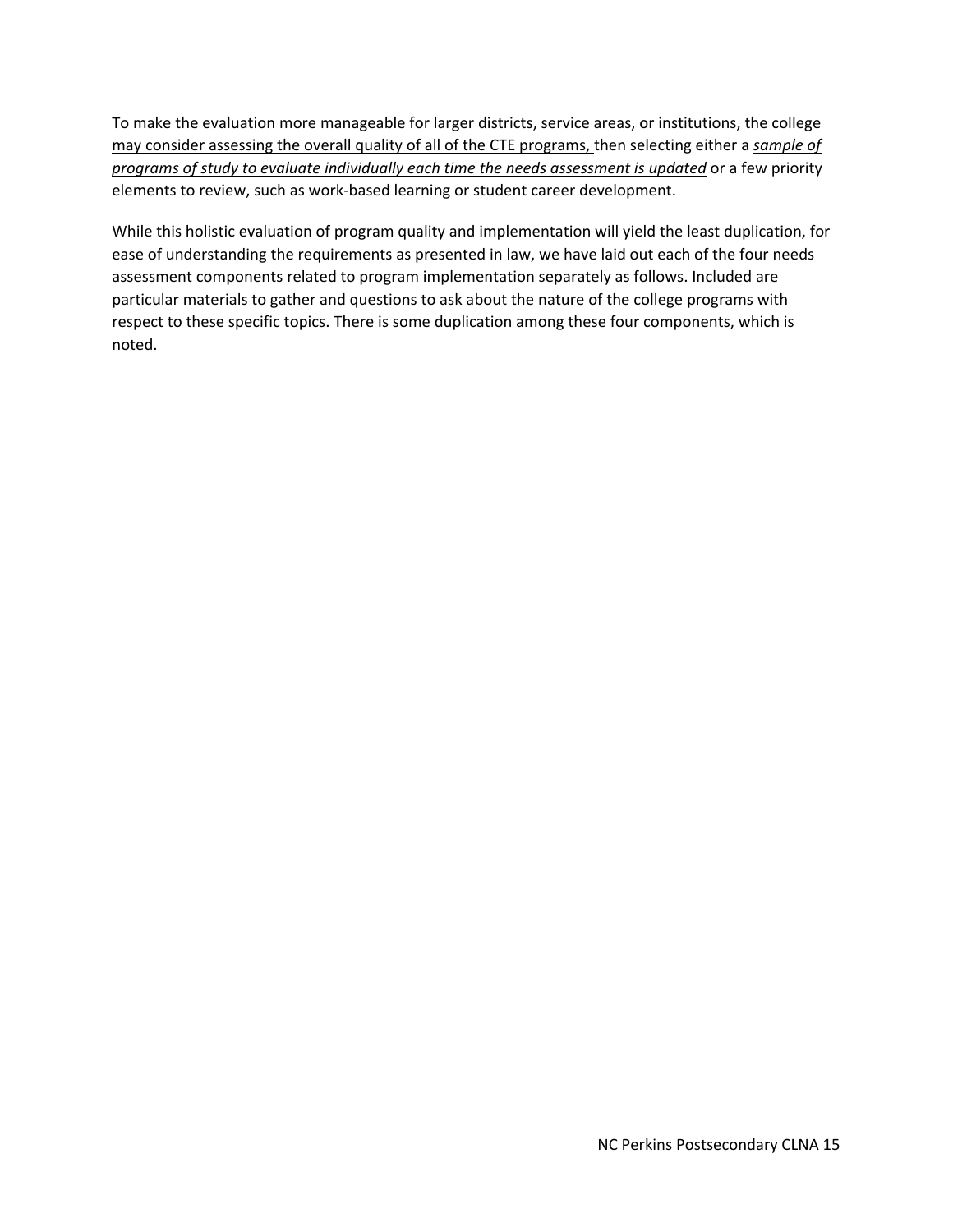## **CLNA Worksheet Part C: Progress Toward Implementing Programs of Study**

Consider how well the college is implementing the full scope of programs of study, defined in Perkins V as "a coordinated, nonduplicative sequence of academic and technical content at the secondary and postsecondary level that—

- a) incorporates challenging State academic standards, including those adopted by a State under section 1111(b)(1) of the Elementary and Secondary Education Act of 1965;
- b) addresses both academic and technical knowledge and skills, including employability skills;
- c) is aligned with the needs of industries in the economy of the State, region, Tribal community, or local area;
- d) progresses in specificity (beginning with all aspects of an industry or career cluster and leading to more occupation‐specific instruction);
- e) has multiple entry and exit points that incorporate credentialing; and
- f) culminates in the attainment of a recognized postsecondary credential."

Review data collected including any notes from interviews, focus groups, or other methodologies. Discuss each of these questions. Assign a notetaker to record the discussion. The final version should be written electronically on the following form. At the end, via consensus, assign a rating and rationale to this part of the CLNA.

|           | <b>Materials Needed</b>                                                                                                                                    | <b>Resources</b>                                                                                                                   |
|-----------|------------------------------------------------------------------------------------------------------------------------------------------------------------|------------------------------------------------------------------------------------------------------------------------------------|
|           | Documentation of course sequences and aligned<br>curriculum for each CTE program                                                                           | US Department of Education, Institute<br>of Education Sciences (2021) Designing                                                    |
|           | Standards for academic, technical, and employability<br>skills taught per course                                                                           | and Delivering Career Pathways at<br><b>Community Colleges</b>                                                                     |
|           | Credit transfer agreements for the program<br>Student retention and transfer trend data<br>Trend data on dual and concurrent enrollment in CTE<br>programs | Advance CTE (2018) "Ensuring Career<br>Pathway Quality: A Guide to Pathway<br>Intervention"<br>ACTE (2018) "Quality CTE Program of |
| $\bullet$ | Definitions used for alignment, dual and concurrent<br>enrollment, academic and technical standards                                                        | <b>Study Framework"</b>                                                                                                            |
|           | Trend data on student participation                                                                                                                        | Southern Regional Education Board<br>(SREB) Career Pathway Reviews                                                                 |
|           | Advisory committee notes/minutes                                                                                                                           | Linked Learning "Essential Elements for                                                                                            |
| ٠<br>٠    | Data on credential attainment by type<br>Notes on industry participation                                                                                   | Pathway Quality"                                                                                                                   |
|           | Documentation of 9-14 Pathways                                                                                                                             |                                                                                                                                    |

*\*Youth is defined pursuant to the WIOA definition as 16‐24 years old.*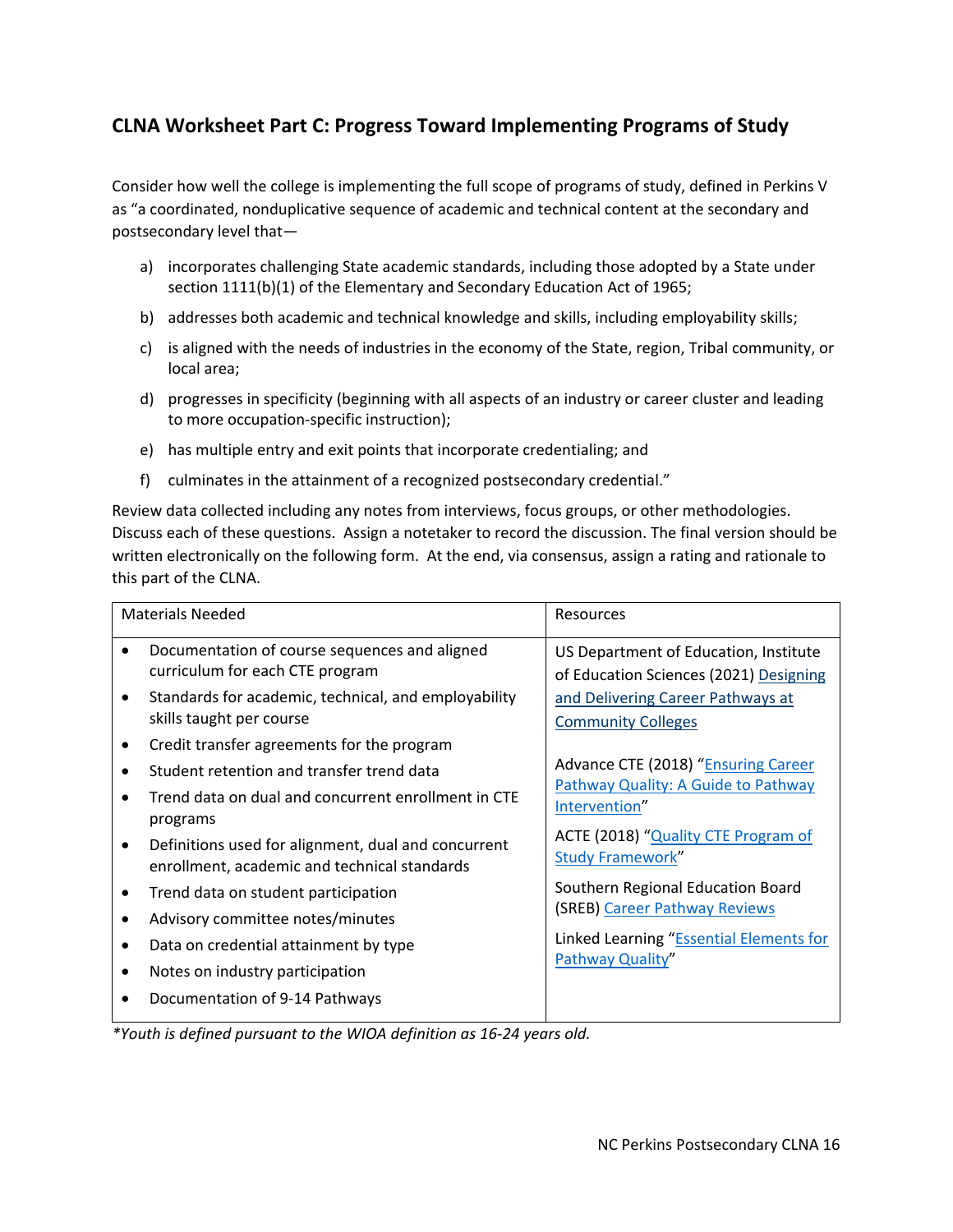This section overlaps with the scope and quality components previously outlined in the needs assessment, as well as with the labor market alignment analysis. This is your opportunity to do a close review of the structure of your programs as well as the extended opportunities they provide to students, such as opportunities for dual enrollment at the secondary level and building on postsecondary coursework leading to a certificate, diploma, or degree.

The following tables are provided as a useful tool to supplement the data and root cause analysis, consider conducting surveys, interviews or focus groups with educators, counselors, students, and/or parents to gather feedback on outcomes of your programs related to equity.

**Plus** – strengths, going well, want to continue **Delta** – challenge, needs work, needs change, lacking

| <b>Questions to Consider</b>                                                                                                                                                  | <b>Plus - Notes</b> | <b>Delta - Notes</b> |
|-------------------------------------------------------------------------------------------------------------------------------------------------------------------------------|---------------------|----------------------|
| PART C: Progress Toward Implementing CTE Programs and Programs of Study                                                                                                       |                     |                      |
| How fully are the programs<br>1.<br>of study aligned and<br>articulated across secondary<br>and postsecondary<br>education? (i.e. grade 9-14<br>POS)                          |                     |                      |
| How do the programs of<br>2.<br>study incorporate relevant<br>academic, technical, and<br>employability skills at every<br>learner level?                                     |                     |                      |
| Are students being retained<br>3.<br>in the same program of<br>study? (i.e., matriculation<br>from secondary to<br>postsecondary for<br>diploma/degree completion?            |                     |                      |
| Do students in the programs<br>4.<br>of study have multiple entry<br>and exit points?                                                                                         |                     |                      |
| Are students in the programs<br>5.<br>earning recognized<br>postsecondary credentials?<br>Which credentials are earned<br>at each level (certificate,<br>diploma and degree)? |                     |                      |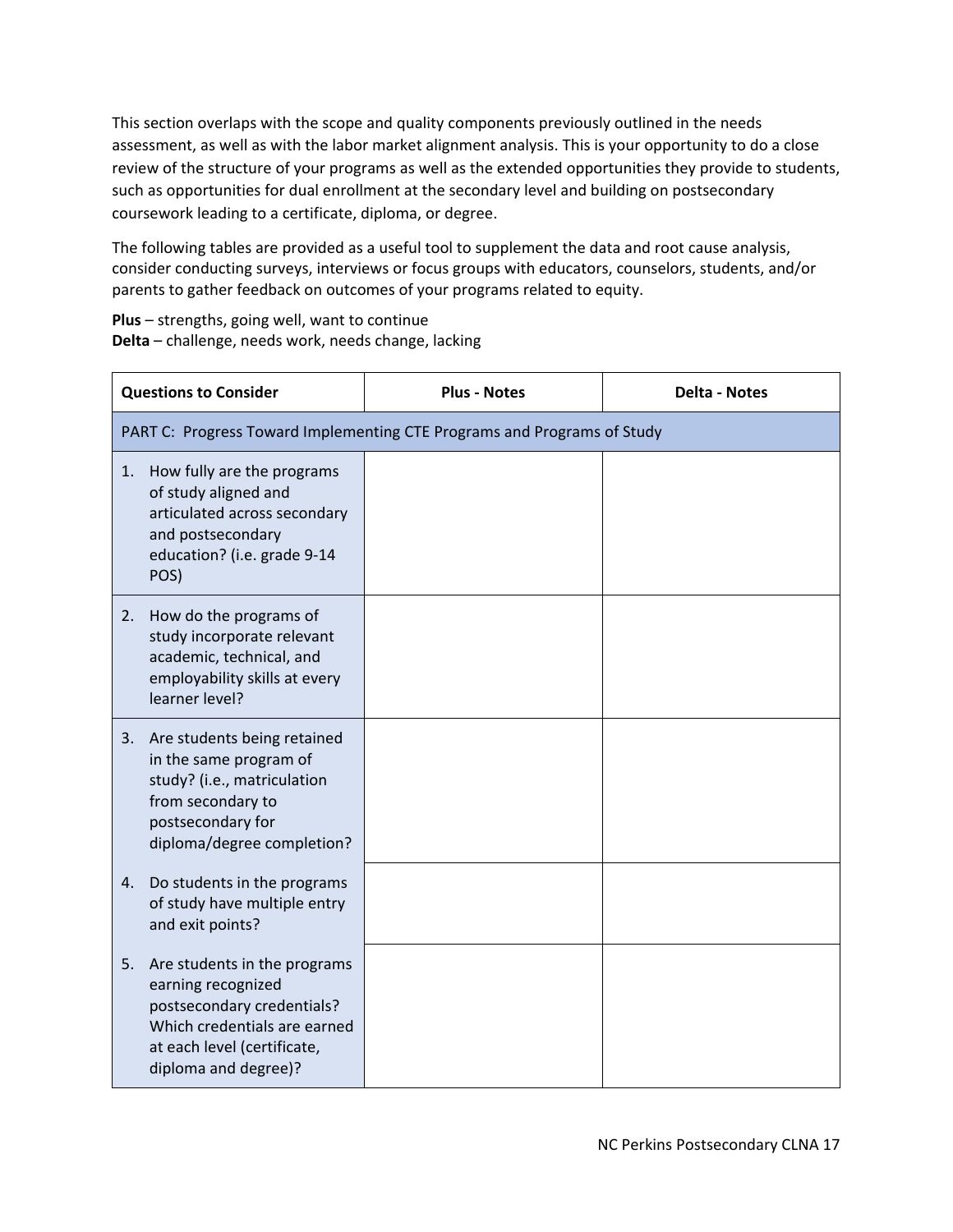|    | <b>Questions to Consider</b>                                                                                                                                                                                                                        | <b>Plus - Notes</b> | <b>Delta - Notes</b> |
|----|-----------------------------------------------------------------------------------------------------------------------------------------------------------------------------------------------------------------------------------------------------|---------------------|----------------------|
| 6. | What are the roles of<br>secondary and<br>postsecondary partners in<br>current program of study<br>design and delivery? To what<br>extent do faculty work<br>together to ensure<br>complementary and<br>seamless course content in<br>this program? |                     |                      |

Use the following rating for each evaluation and action step

- **1** Significant gaps and/or multiple gaps exist
- **2** Some gaps exist, and/or there is not a concrete plan to address them
- **3** Very few gaps exist, and there are processes in place to close the remaining gaps
- **4** No gaps exist

| PART C: Progress Toward Implementing CTE Programs and Programs of Study |                                                                           |  |
|-------------------------------------------------------------------------|---------------------------------------------------------------------------|--|
| Rating                                                                  | Perkins V<br>Required<br>Rationale and Potential Action Steps<br>Activity |  |
|                                                                         |                                                                           |  |
|                                                                         |                                                                           |  |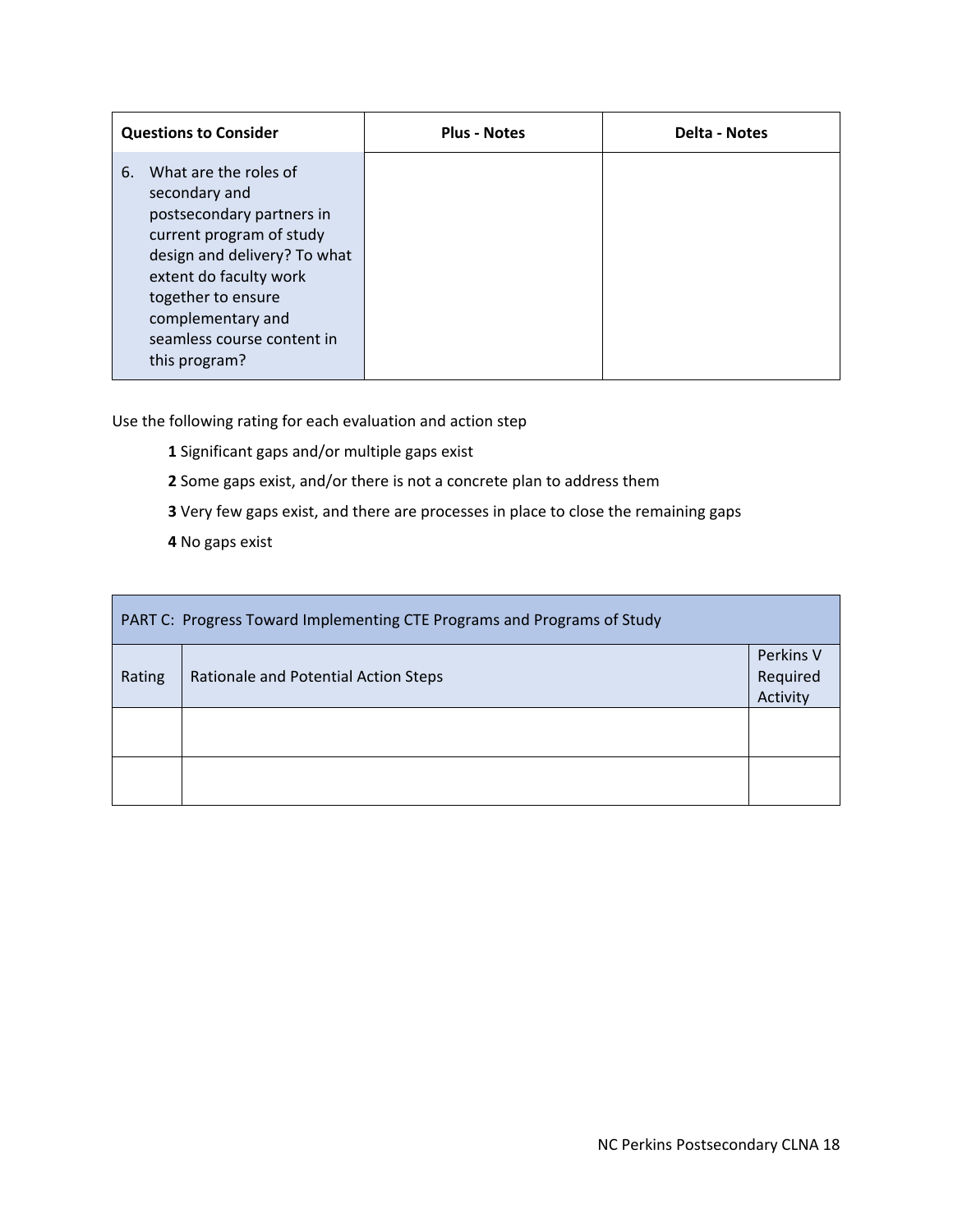### **CLNA Worksheet Part D: CTE Educator Recruitment, Retention, and Training**

Perkins V Section 134(c)(2)(D) requires the college to assess and develop plans to improve the quality of their CTE faculty and staff through recruitment, retention, and professional development, with attention paid to diversity in the profession.

Ground the evaluation of this section in state and/or local policies and relevant terms defined in Perkins V, particularly the definition of "professional development," which emphasizes sustainability, relevance, and quality of these experiences.

When assessing the state of the college's educators, take a comprehensive view of what you know about educators, administrators, staff, and guidance and career advisement professionals across your CTE programs. Evaluate what these educators bring to the table; their preparation and credentialing in comparison to state or institution requirements; and the ways they demonstrate their commitment to the profession through pursuit of advanced certification or extensive professional development. Look for gaps in expertise within and across programs. In addition, consider how to recruit educators and staff and prepare them for their responsibilities, particularly new educators coming from an industry background.

To take this analysis further, compare the current staff capacity to the college's future plans. For instance, if the college intends to develop new programs of study or expand career development services in the next four years, look at the current staff and make projections about where the college needs to increase skills or hire new people.

It is also vital to evaluate the ways in which the college is supporting faculty and staff through wages, benefits, professional development, and recruitment and retention activities. Develop surveys or conduct focus groups to seek feedback on faculty and staff needs and preferences.

In addition, consider the methods for recruiting and retaining educators and staff from populations traditionally underrepresented in the profession. Analyze the demographics of the teachers and staff in comparison to the makeup of your student body and consider to what extent students are learning from educators who reflect themselves and their communities.

To make this more robust, conduct a root causes and strategies analysis similar to that outlined in the Student Performance and Progress Toward Improving Access and Equity sections of this publication, and consult colleagues who worked on teacher shortage and diversity issues for ESSA.

Review data collected including any notes from interviews, focus groups, or other methodologies. Discuss each of these questions. Assign a notetaker to record the discussion. The final version should be written electronically on the following form. At the end, via consensus, assign a rating and rationale to this part of the CLNA.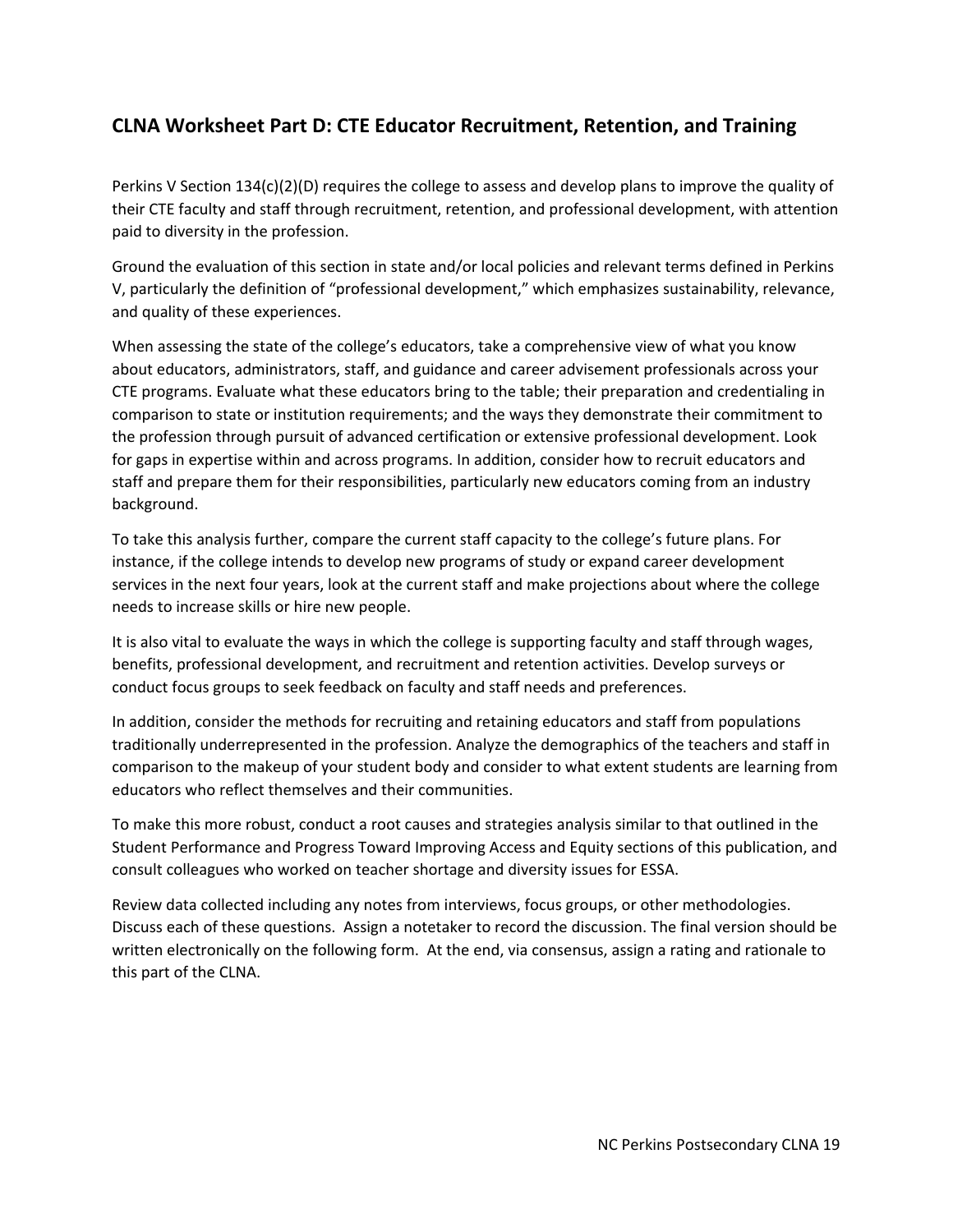|           | <b>Materials Needed</b>                                                            | Resources                                                |
|-----------|------------------------------------------------------------------------------------|----------------------------------------------------------|
|           | Data on faculty, staff, administrator, and                                         | NCCCS System Research Performance Management             |
|           | counselor preparation, credentials,                                                | Dashboards                                               |
|           | salaries and benefits, and demographics                                            | https://www.nccommunitycolleges.edu/analytics/dashboards |
| $\bullet$ | Student and community demographic                                                  |                                                          |
|           | data                                                                               | <b>College Faculty Professional Development Plans</b>    |
| ٠         | Description of recruitment process                                                 |                                                          |
| $\bullet$ | Description of retention process                                                   |                                                          |
| $\bullet$ | Description of professional development,                                           |                                                          |
|           | mentoring, and externship opportunities                                            |                                                          |
| $\bullet$ | Policy on professional development                                                 |                                                          |
|           | requirements for instructors (full-time                                            |                                                          |
|           | and adjunct)                                                                       |                                                          |
| $\bullet$ | Data on educator participation in                                                  |                                                          |
|           | professional development, mentoring,                                               |                                                          |
|           | and externships                                                                    |                                                          |
| $\bullet$ | Findings from educator evaluations or                                              |                                                          |
|           | other resources about impact of                                                    |                                                          |
|           | professional development, mentoring,                                               |                                                          |
|           | and externships                                                                    |                                                          |
| $\bullet$ | Survey or focus results conducted with                                             |                                                          |
|           | educators regarding needs and                                                      |                                                          |
|           | preferences<br>Trend data on educator and staff                                    |                                                          |
| $\bullet$ |                                                                                    |                                                          |
|           | shortage areas in terms of CTE area and<br>demographics (at least past 5-10 years) |                                                          |
|           | Trend data on educator and staff                                                   |                                                          |
| $\bullet$ | retention in terms of CTE area and                                                 |                                                          |
|           | demographics (at least past 5-10 years)                                            |                                                          |
|           |                                                                                    |                                                          |

*\*Youth is defined pursuant to the WIOA definition as 16‐24 years old.* 

Strategies could include developing a work group to examine data including educators, career guidance professionals, and human resources staff. Or you could develop a focus group or conduct interviews with veteran teachers; developing teachers; individuals charged with selecting, designing, and implementing professional development; and human resource staff.

The following tables are provided as a useful tool if you choose to use it. The following form to supplement the data and root cause analysis, consider conducting surveys, interviews or focus groups with educators, counselors, students, and/or parents to gather feedback on outcomes of your programs related to equity.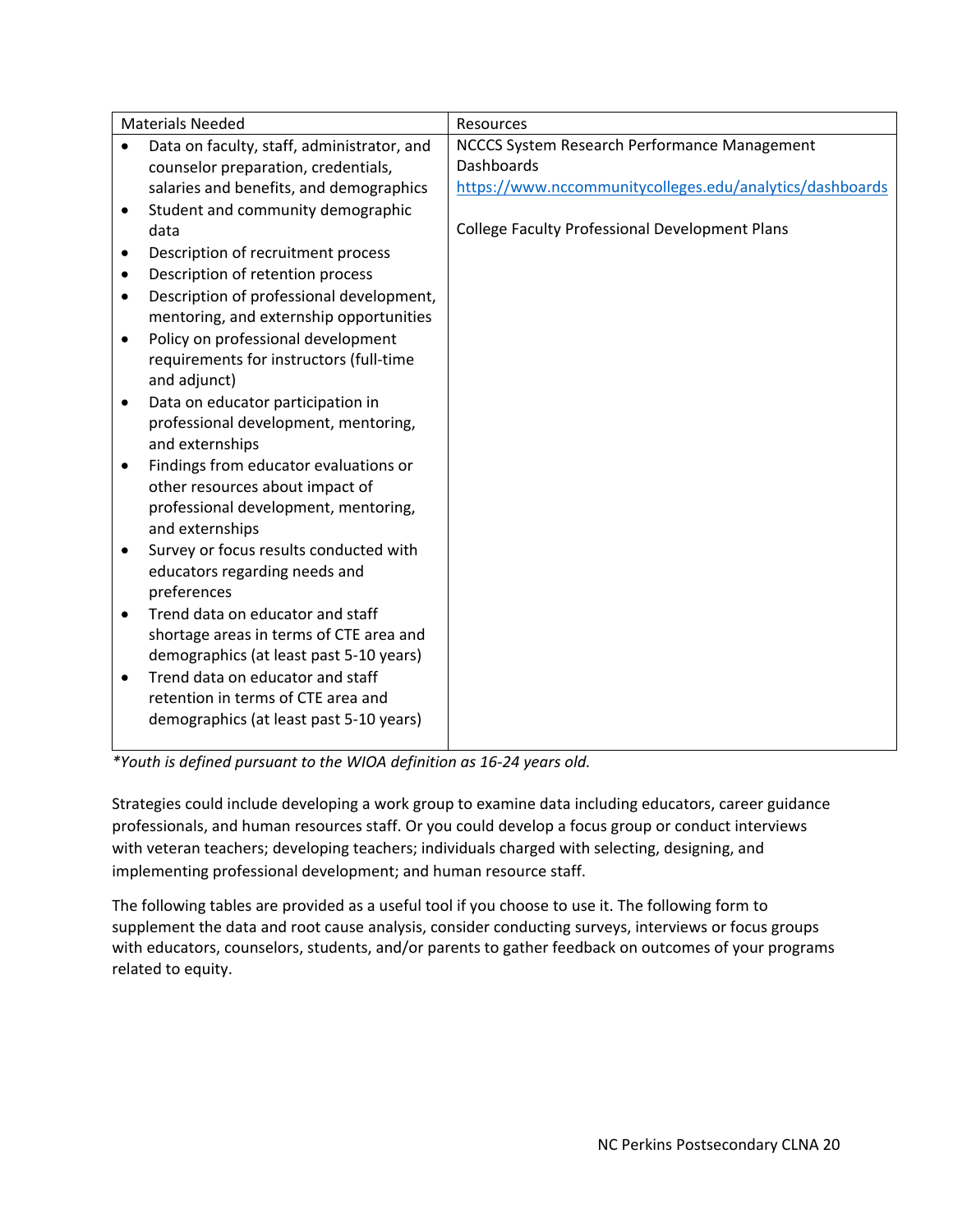**Plus** – strengths, going well, want to continue **Delta** – challenge, needs work, needs change, lacking

| <b>Questions to Consider</b>                                                                                                                                                              | <b>Plus - Notes</b> | <b>Delta - Notes</b> |
|-------------------------------------------------------------------------------------------------------------------------------------------------------------------------------------------|---------------------|----------------------|
| PART D: CTE Faculty & Staff Recruitment, Retention, and Training                                                                                                                          |                     |                      |
| Describe the diversity in the<br>1.<br>college's faculty and staff.<br>Does it reflect the<br>demographic makeup of the<br>student body or service<br>region?                             |                     |                      |
| What processes are in place<br>2.<br>to recruit new educators<br>both internally and<br>externally?                                                                                       |                     |                      |
| 3.<br>What onboarding processes<br>are in place to bring new<br>instructors, both permanent<br>and adjunct, into the system?                                                              |                     |                      |
| 4. What has been the impact of<br>the onboarding processes for<br>new instructors, especially<br>instructors coming from<br>industry?                                                     |                     |                      |
| 5.<br>What substantive and<br>effective professional<br>development (PD) activities<br>are offered around CTE<br>academic and technical<br>instruction? How is need for<br>PD identified? |                     |                      |
| 6.<br>How does your college<br>provide, approve, and fund<br>professional development<br>activities to improve CTE<br>faculty and staff?                                                  |                     |                      |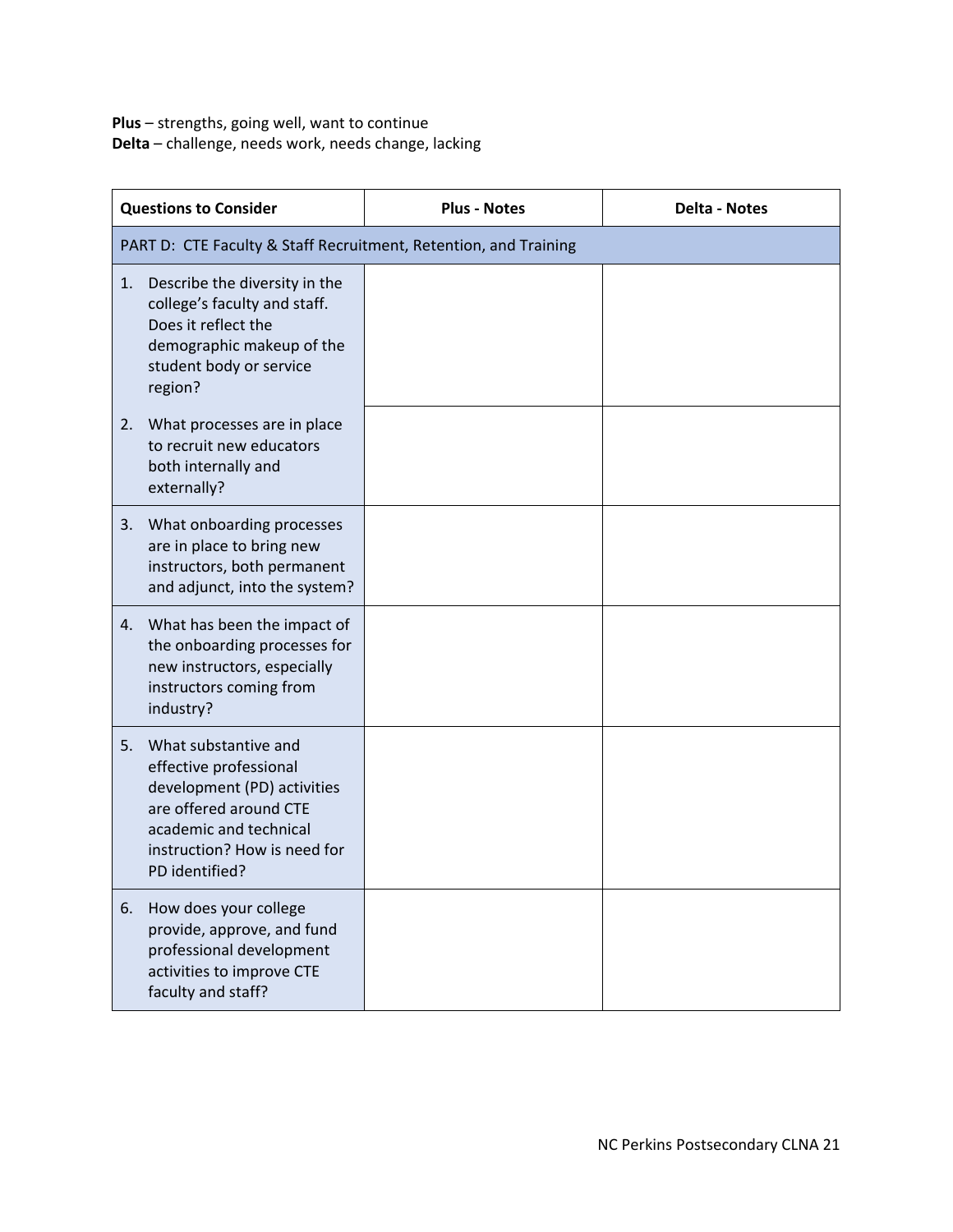Use the following rating for each evaluation and action step

- **1** Significant gaps and/or multiple gaps exist
- **2** Some gaps exist, and/or there is not a concrete plan to address them
- **3** Very few gaps exist, and there are processes in place to close the remaining gaps
- **4** No gaps exist

|        | PART D: CTE Faculty & Staff Recruitment, Retention, and Training          |  |  |
|--------|---------------------------------------------------------------------------|--|--|
| Rating | Perkins V<br>Required<br>Rationale and Potential Action Steps<br>Activity |  |  |
|        |                                                                           |  |  |
|        |                                                                           |  |  |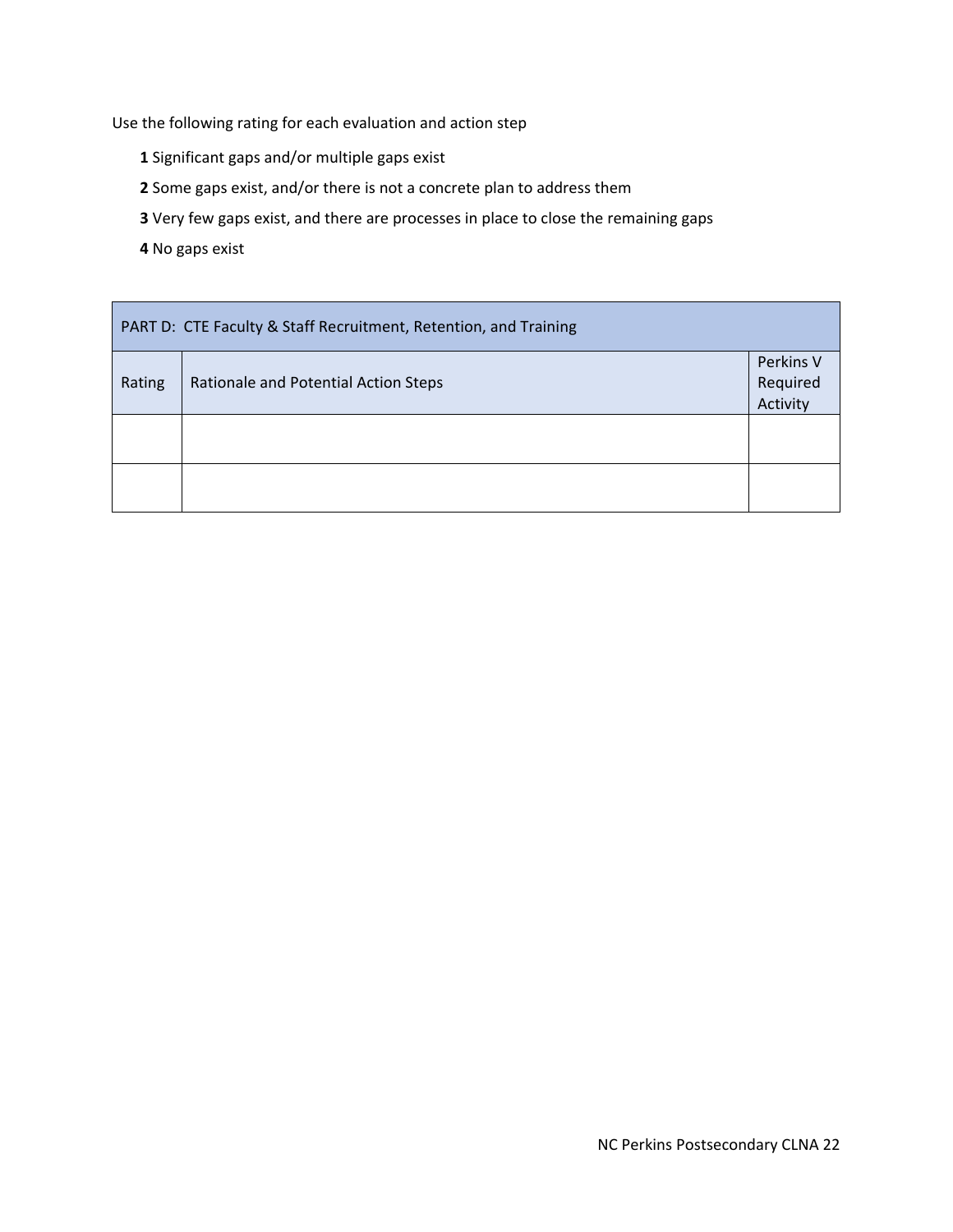# **CLNA Worksheet Part E: Progress Toward Improving Equity and Access**

The law requires an **evaluation of your progress in providing equal access to CTE programs**, particularly CTE programs that lead to strong positive outcomes for students, and in providing CTE in a way that maximizes success for special populations. Specifically, §134(c)(2)(E) says

(E) A description of progress toward implementation of equal access to high‐quality career and technical education courses and programs of study for all students, including—

(i) strategies to overcome barriers that result in lower rates of access to, or performance gaps in, the courses and programs for special populations

(ii) providing programs that are designed to enable special populations to meet the local levels of performance; and

(iii) providing activities to prepare special populations for high‐skill, high‐wage, or in‐demand industry sectors or occupations in competitive, integrated settings that will lead to self‐ sufficiency.

Special populations are defined by Perkins V Section 3(48) as

- (A) Individuals with disabilities
- (B) individuals from economically disadvantaged families, including low‐income youth and adults
- (C) individuals preparing for non‐traditional fields
- (D) single parents, including single pregnant women
- (E) out‐of‐workforce individuals
- (F) English learners
- (G) homeless individuals described in section 725 of the McKinney‐Vento Homeless Assistance Act (42 U.S.C. 11434a)
- (H) youth who are in, or have aged out of, the foster care system; and
- (I) youth with a parent who  $-$ 
	- (i) is a member of the armed forces (as such term is defined in section  $101(a)(4)$  of title 10, United States Code); and
	- (ii) is on active duty (as such term is defined in section  $101(d)(1)$  of such title.

*\*Youth is defined pursuant to the WIOA definition as 16‐24 years old.* 

This component can be broken down into three subsections: **access, performance, and program delivery**.

- 1. Look at participation data for students from special populations and consider how to promote programs, recruit students, and provide career guidance. Strategies for inclusion include promotional materials that depict students from special populations, active recruitment of students from special populations, and career guidance that helps students from special populations choose a pathway that fits their goals and strengths.
- 2. Consider student performance data for special populations by bringing in the data disaggregation and root causes and strategies analysis conducted for the Student Performance section of the needs assessment. In consultation with stakeholders, develop plans to implement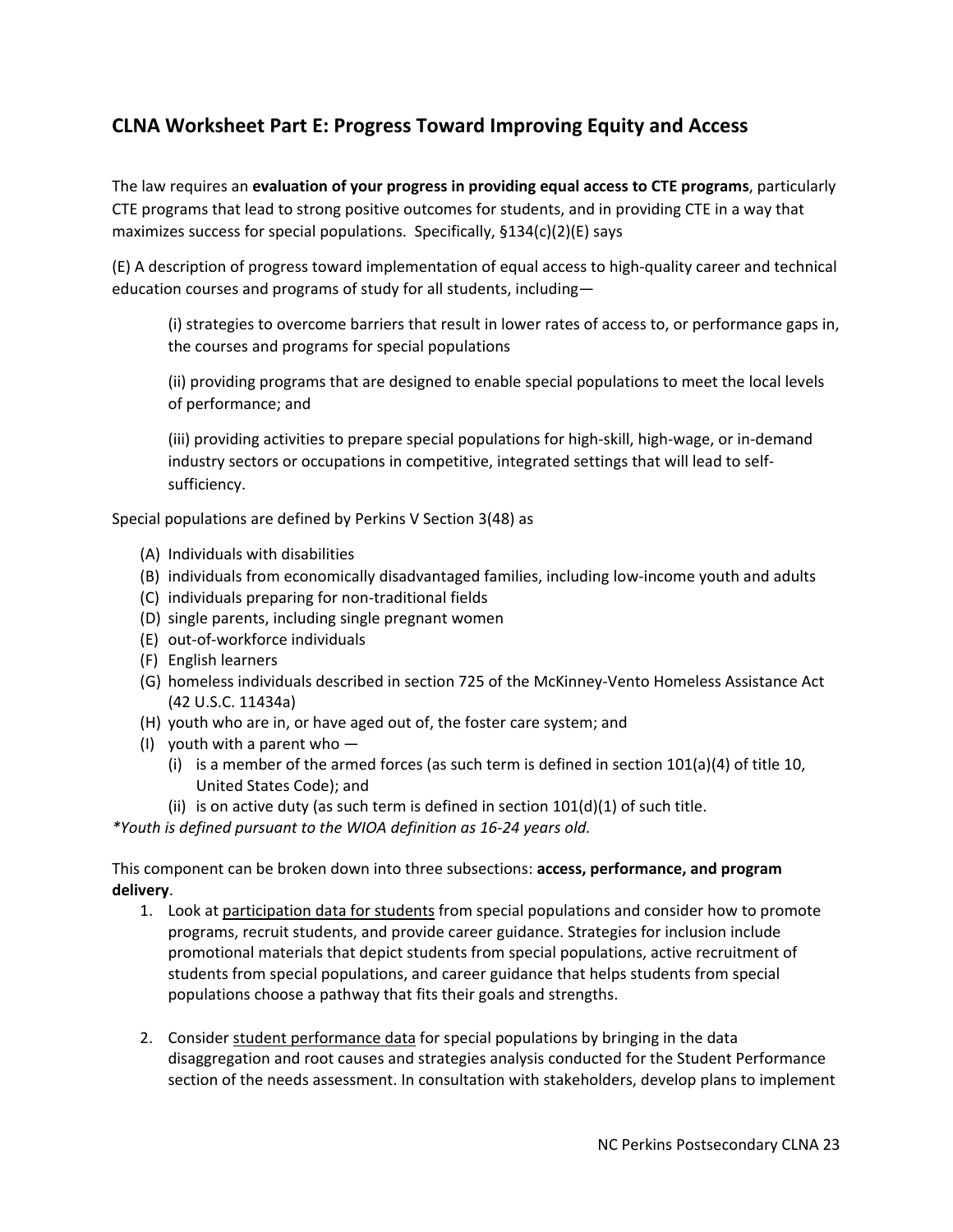the strategies identified through the root causes and strategies analysis and measures to evaluate the progress on those strategies.

3. Consider program delivery through an equity lens. Look at the accommodations, modifications, and supportive services that are offered, and examine the curriculum, instruction, materials, and assessments for biased and discriminatory content. In addition, identify barriers to participation in work‐based learning, CTSOs, and articulated credit opportunities, and the strategies for addressing those barriers. Deepen this analysis by conducting focus groups, surveys or interviews with students from special populations, their parents (if appropriate), and community-based organizations that work with special population groups. These outreach activities can help the college learn more about their needs and preferences and their perceptions of how well the programs are helping them reach their goals.

Review data collected including any notes from interviews, focus groups, or other methodologies. Discuss each of these questions. Assign a notetaker to record the discussion. The final version should be written electronically on the following form. At the end, via consensus, assign a rating and rationale to this part of the CLNA.

| <b>Materials to Review</b>                                                              | Resources                                                                                                                      |
|-----------------------------------------------------------------------------------------|--------------------------------------------------------------------------------------------------------------------------------|
| <b>Promotional materials</b><br>$\bullet$                                               | NC Perkins Core Indicators of Performance                                                                                      |
| Recruitment activities for special<br>$\bullet$<br>populations                          | https://www.ncperkins.org/data/                                                                                                |
| Career guidance activities for special<br>$\bullet$<br>populations                      | NCCCS System Research Performance Management<br><b>Dashboards</b>                                                              |
| Processes for providing<br>accommodations, modifications,                               | https://www.nccommunitycolleges.edu/analytics/dashboards                                                                       |
| and supportive services for special<br>populations                                      | Institutional Effectiveness Staff and Registrar. Specifically, the<br>Curriculum Registration, Progress, Financial Aid Report  |
| Information on accelerated credit<br>$\bullet$<br>and credentials available for special | (CRPFA)                                                                                                                        |
| populations<br>Procedures for work-based learning<br>$\bullet$                          | National Alliance for Partnerships in Equity (NAPE) Program<br><b>Improvement Process for Equity</b><br>https://napequity.org/ |
| for special populations<br>Data on participation and<br>$\bullet$                       |                                                                                                                                |
| performance for students from<br>special populations                                    |                                                                                                                                |
| Findings from the root causes and<br>$\bullet$<br>strategies analysis from the Student  |                                                                                                                                |
| Performance component                                                                   |                                                                                                                                |
| Findings from surveys/focus groups<br>with students, parents (if                        |                                                                                                                                |
| applicable), and community<br>organizations that represent special<br>populations       |                                                                                                                                |

*\*Youth is defined pursuant to the WIOA definition as 16‐24 years old.*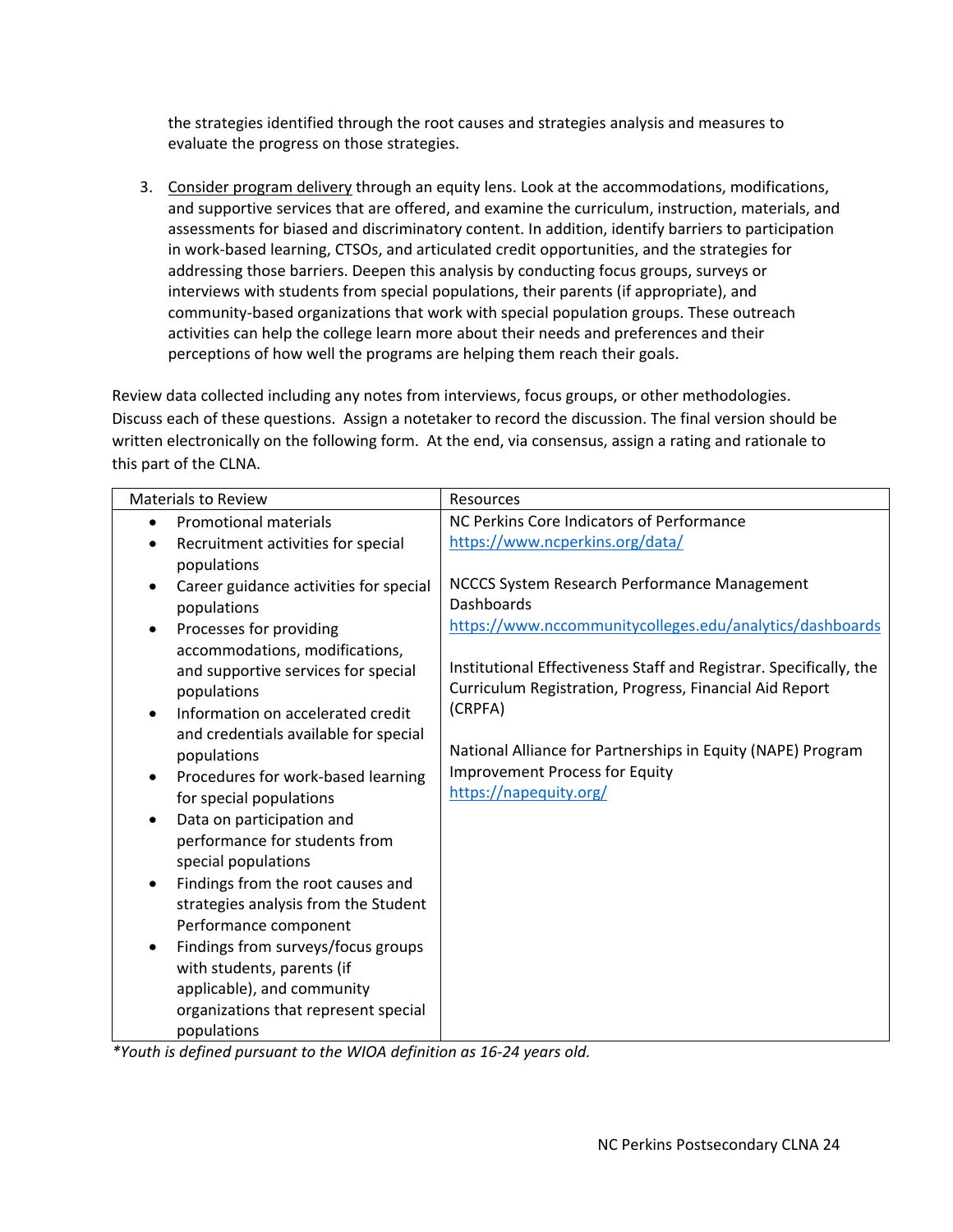Strategies for this section include having your work group or a focus group to review the data. They may find it useful to conduct interviews with students and former students, parents, CTSO advisors, representatives of special populations, tribal organizations and representatives, business, industry, and community partners.

Use the following form to supplement the data and root cause analysis, consider conducting surveys, interviews or focus groups with educators, counselors, students, and/or parents to gather feedback on outcomes of your programs related to equity.

**Plus** – strengths, going well, want to continue **Delta** – challenge, needs work, needs change, lacking

| <b>Questions to Consider</b>                                                                                                                                                                                         | <b>Plus - Notes</b> | <b>Delta - Notes</b> |
|----------------------------------------------------------------------------------------------------------------------------------------------------------------------------------------------------------------------|---------------------|----------------------|
| PART E: Progress Toward Improving Equity and Access                                                                                                                                                                  |                     |                      |
| Which population groups are<br>1.<br>underrepresented in your<br>CTE programs overall? And in<br>each program area?                                                                                                  |                     |                      |
| Which population groups are<br>2.<br>over-represented in CTE<br>programs other than non-<br>traditional gender?                                                                                                      |                     |                      |
| What are the differences<br>3.<br>between participant,<br>concentrator* and completer<br>data for each special<br>population? What barriers<br>prevent students from<br>special populations from<br>completing?      |                     |                      |
| What recruiting efforts are<br>4.<br>conducted to encourage<br>special population students<br>to enroll in high quality CTE<br>programs? What seems to<br>be effective? What seems to<br>be producing little effect? |                     |                      |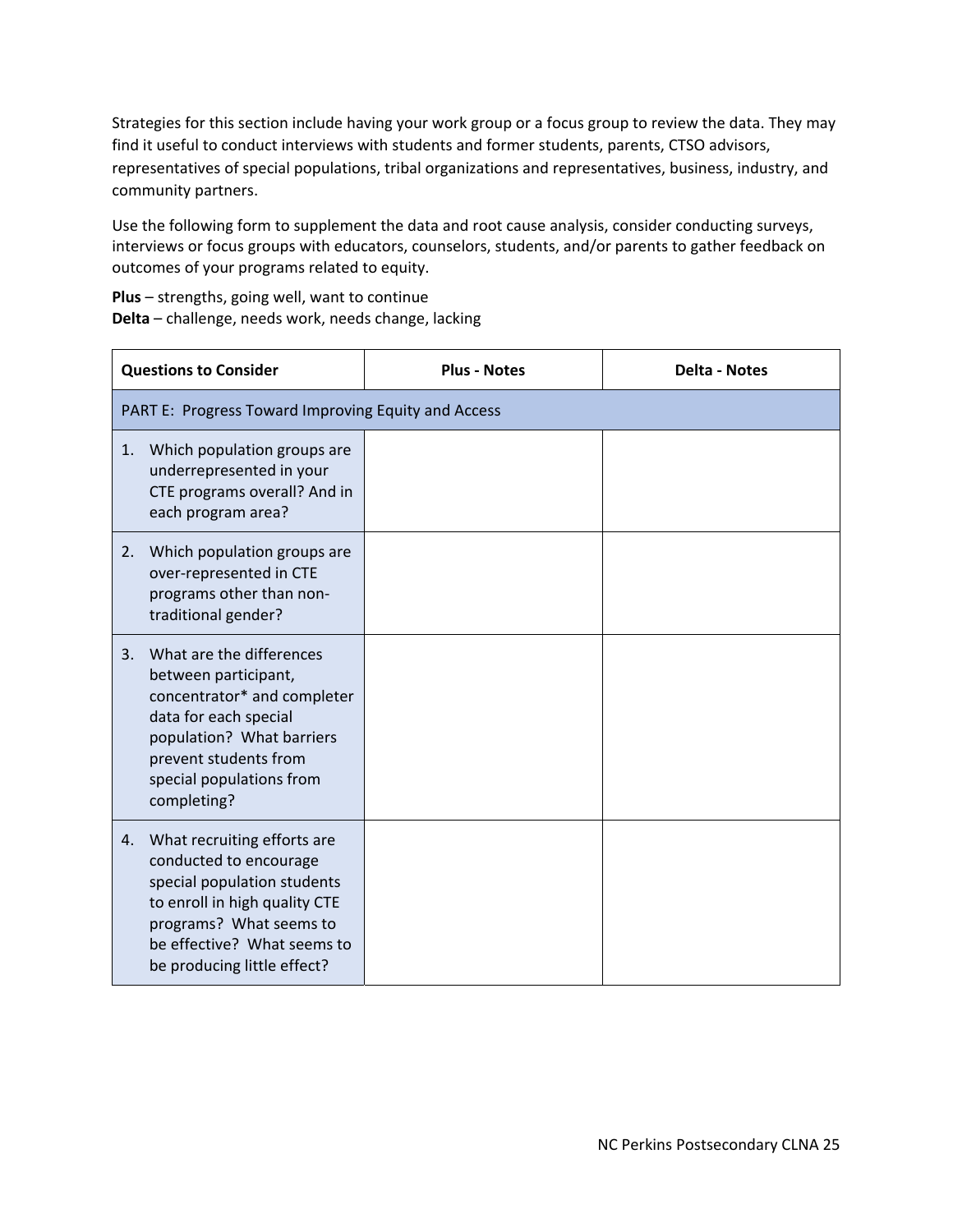| 5. | Referring to the sections on<br>program quality, labor<br>market needs, and progress<br>toward implementing<br>programs of study, what<br>enrollment discrepancies<br>exist when comparing to<br>programs that lead to high-<br>wage, high-skill, and in-<br>demand occupations? |  |
|----|----------------------------------------------------------------------------------------------------------------------------------------------------------------------------------------------------------------------------------------------------------------------------------|--|
| 6. | What accommodations,<br>modifications and supportive<br>services are available for<br>each special population?<br>Which are most effective?<br>Which ones are under-<br>utilized? How do students<br>find out about them?                                                        |  |
| 7. | Has the faculty been<br>provided professional<br>development in strategies to<br>assist student learning, such<br>as Universal Design for<br>Learning?                                                                                                                           |  |

\* A CTE *participant* is an individual who completes not less than one course in a career and technical education program or program of study; a CTE *concentrator* is an individual who has earned at least 12 CTE credits within a career and technical education program of study or has completed such a program if the program encompasses fewer than 12 credits or the equivalent in total.

Use the following rating for each evaluation and action step

**1** Significant gaps and/or multiple gaps exist

**2** Some gaps exist, and/or there is not a concrete plan to address them

**3** Very few gaps exist, and there are processes in place to close the remaining gaps

**4** No gaps exist

| <b>PART E: Progress Toward Improving Equity and Access</b> |                                      |                                   |
|------------------------------------------------------------|--------------------------------------|-----------------------------------|
| Rating                                                     | Rationale and Potential Action Steps | Perkins V<br>Required<br>Activity |
|                                                            |                                      |                                   |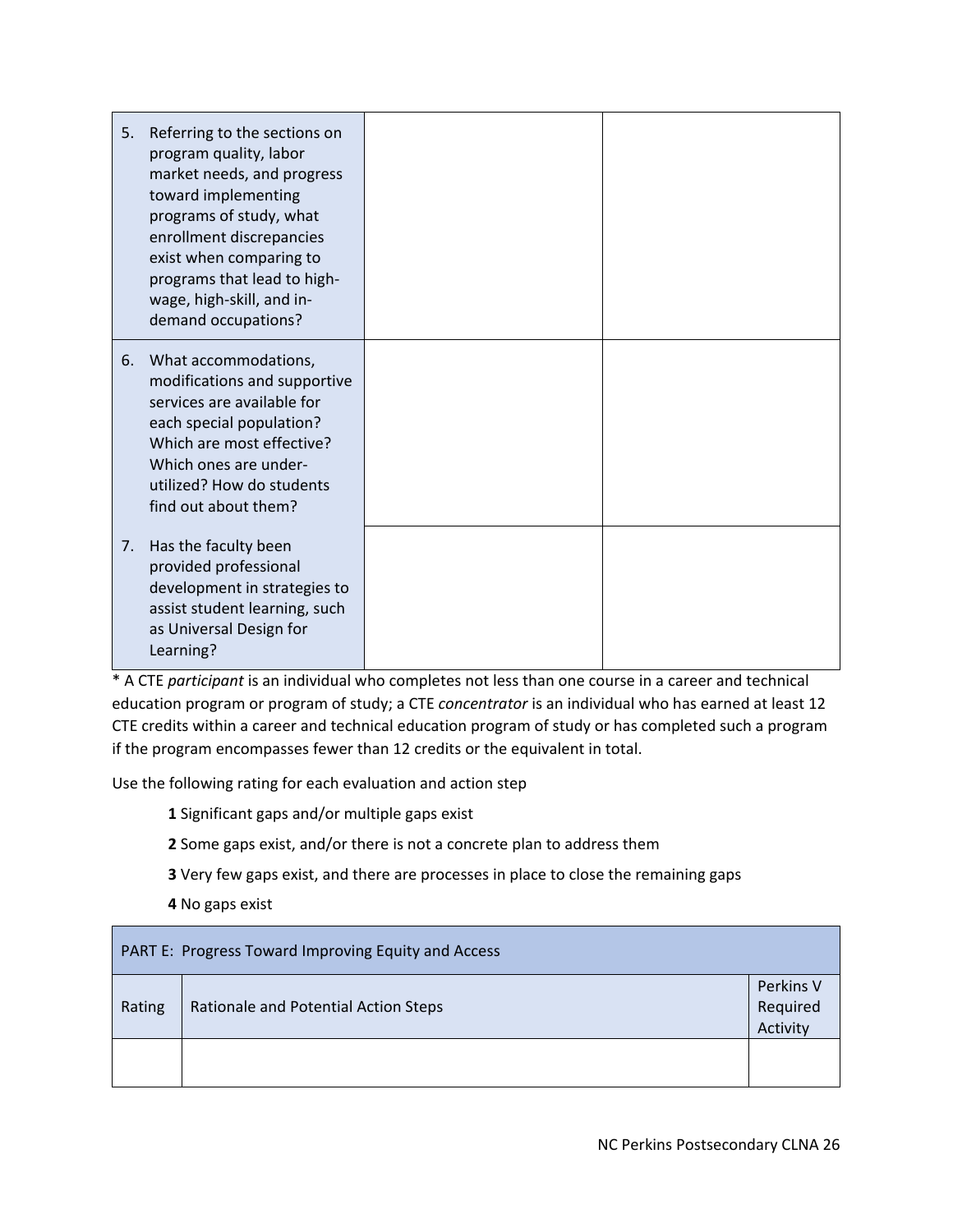# **Merging Findings and Setting Priorities**

Finishing the Perkins V Comprehensive Local Needs Assessment and beginning the local application for Perkins funds are the next steps in the process and will require input from the required partners. Be creative and use your resources to get that valuable input. It does not have to happen in a large public forum but might be more effective selecting the team leaders from each section.

Engaging stakeholders in a discussion about local and regional goals is critical as you conclude this process. Ensuring the stakeholder group understands the six required use of funds and the nine elements of the local application will be critical at this point. Armed with facts and information, the leadership team can work with the stakeholder group to do the final steps and prepare for the local application.

It is time to review your findings and prioritize the action steps identified in each section. Likely there are considerably more issues and actions than can be addressed at this time, however it is important to narrow the list of needs to a key set of actions that will have the greatest impact on the following:

- Closing performance gaps for special population groups
- Improving program size, scope, and quality
- Ensuring labor-market alignment
- Making sure you have the best and most diverse educators; and
- Removing barriers that reduce access and success.

In prioritizing the action steps, go back to the notes from your discussions and consider more broad questions from each part such as:

- Part A: Which performance areas are providing the most difficulty? For which student groups? What can be done to address those needs?
- Part B-1: Which programs are strong and need to be supported to continue to keep momentum? Which programs are struggling and need to be discontinued or reshaped to be of adequate size, scope, and quality? Are there specific components of program quality that present challenges across career areas?
- Part B-2: Are programs adequately addressing current and emerging employer needs? Will programs allow students to earn a living wage when they become employed?
- Part C: Are secondary, postsecondary, and support systems aligned to ensure students can move through the pathway without barriers or replication? Are credentials awarded to students of economic value to students and employers?
- Part D: How can you get faculty to join your staff? What support is needed to retain effective instructors?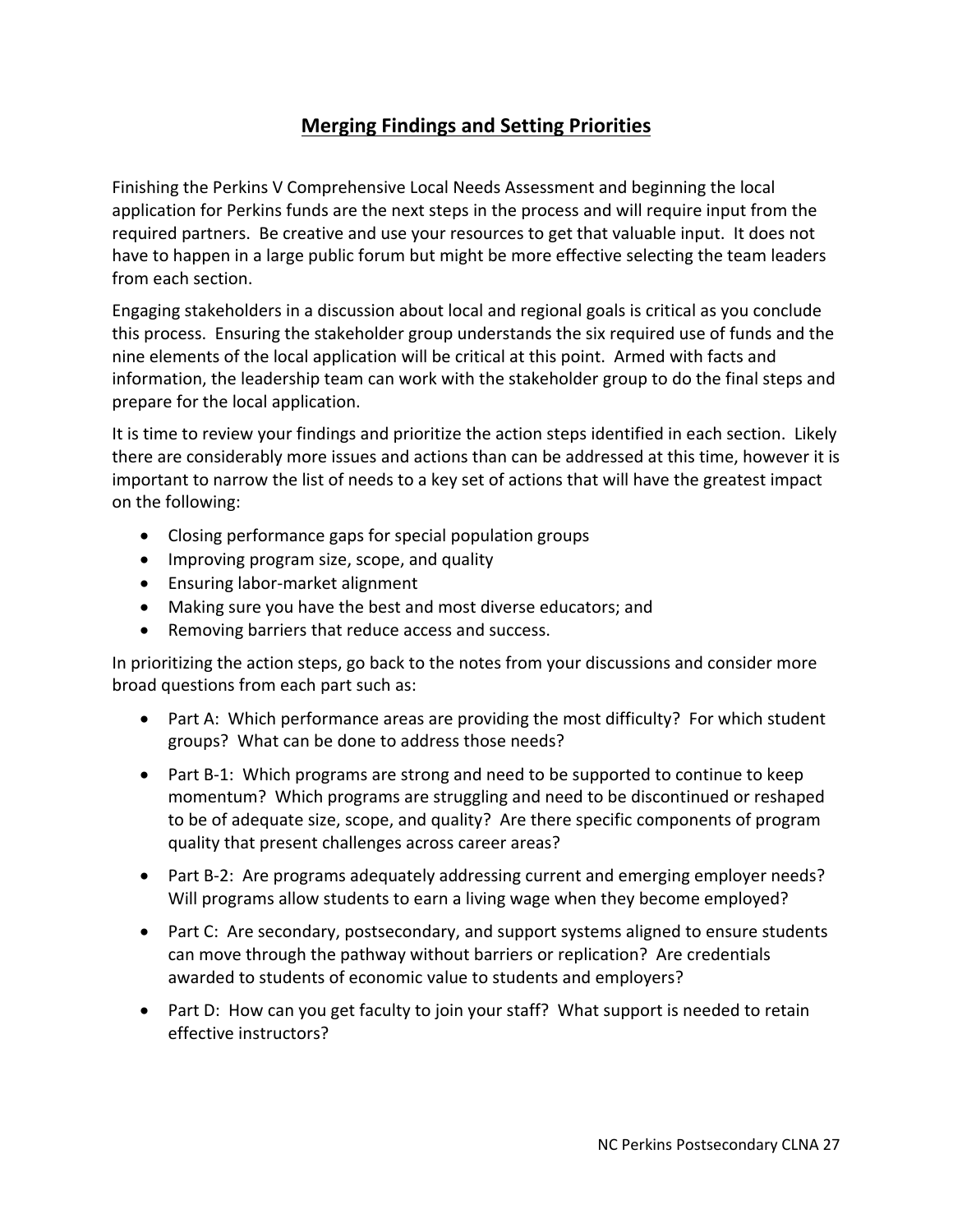Part E: Which special populations are struggling the most? Are there activities to undertake that would remove barriers right away? What are long-term solutions to ensuring all students are successful?

The NCCCS Perkins staff has created a form that may be used for each Program of Study that will be funded with Perkins grant monies to summarize the needs assessment gaps and action steps. This will be submitted to the System Office with the local application. See the form on the following page.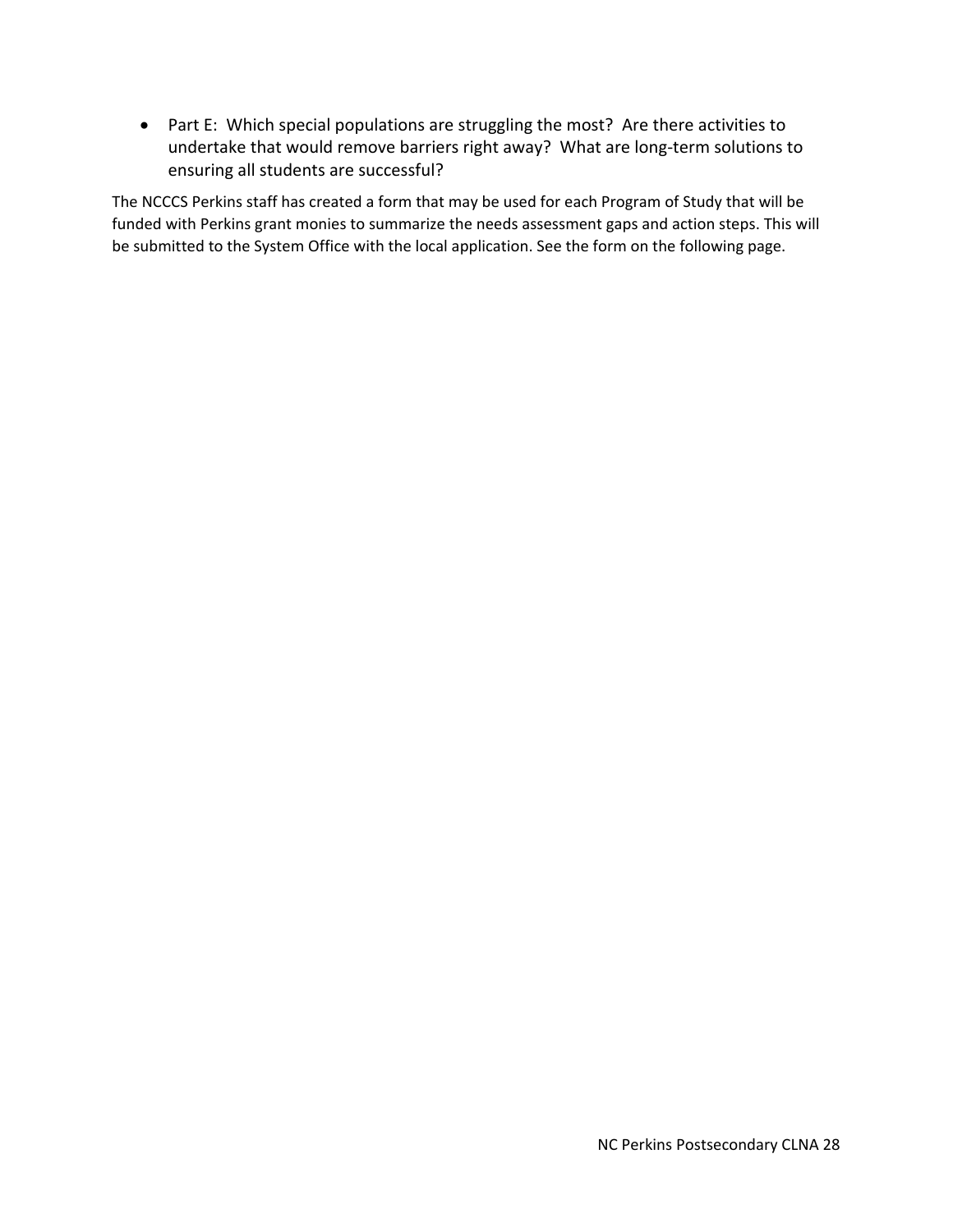# **CLNA Summary Report**

- 1. College:
- 2. Date Submitted:
- 3. Program Area:
- 4. Which Program Titles within this Program Area will be funded with Perkins funds during 2020‐21? List the program code of the highest credential offered (C, D or A). Also, indicate if In‐Demand (ID), High-Skill (HS) or High-Wage (HW). For example, A35230 ID-HS-HW for an AAS in Electric Line Construction Technology.
- 5. Team/Stakeholders involved ‐ must include required participants, see §134(d) (pg 36 in the CLNA guide)

| Representative | Name | Institution/Position |
|----------------|------|----------------------|
|                |      |                      |

6. Briefly explain gaps in each part of the CLNA as applicable to this program area. These gaps will directly link to activities funded on the activities/budget form.

| A. Student performance<br>B1. Size, scope, and quality of program<br>B2. Alignment to local/regional labor market needs<br>C. Progress toward implementing 9-14 pathways and programs of study<br>D. Faculty and Staff recruitment, retention, and training<br>E. Progress toward improving access and equity for all students |  |
|--------------------------------------------------------------------------------------------------------------------------------------------------------------------------------------------------------------------------------------------------------------------------------------------------------------------------------|--|
|                                                                                                                                                                                                                                                                                                                                |  |
|                                                                                                                                                                                                                                                                                                                                |  |
|                                                                                                                                                                                                                                                                                                                                |  |
|                                                                                                                                                                                                                                                                                                                                |  |
|                                                                                                                                                                                                                                                                                                                                |  |
|                                                                                                                                                                                                                                                                                                                                |  |
|                                                                                                                                                                                                                                                                                                                                |  |
|                                                                                                                                                                                                                                                                                                                                |  |
|                                                                                                                                                                                                                                                                                                                                |  |
|                                                                                                                                                                                                                                                                                                                                |  |
|                                                                                                                                                                                                                                                                                                                                |  |
|                                                                                                                                                                                                                                                                                                                                |  |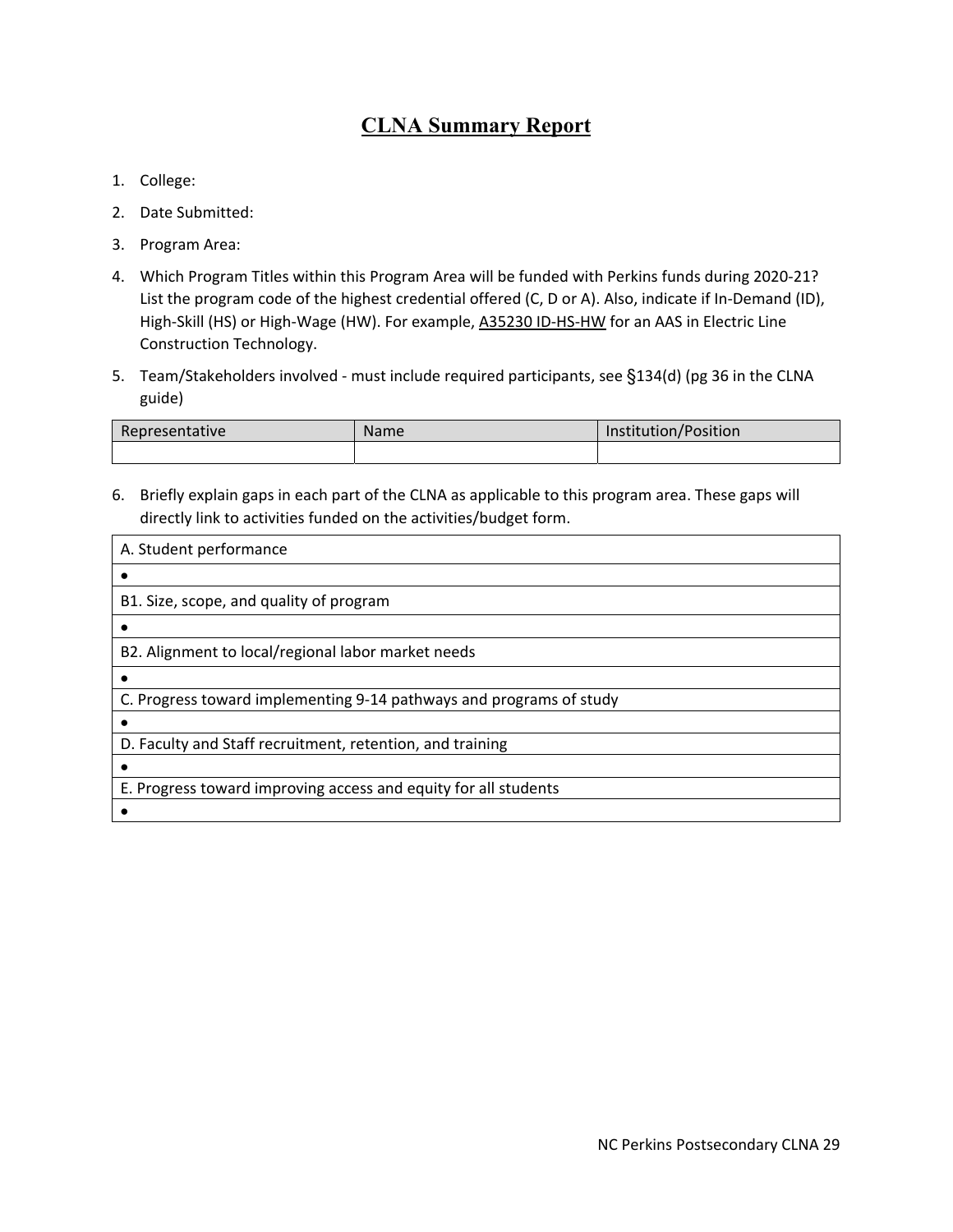### **Appendix A: Perkins V Comprehensive Needs Assessment**

**Perkins V Sec. 134.** LOCAL APPLICATION FOR CAREER AND TECHNICAL EDUCATION PROGRAMS

(c) COMPREHENSIVE NEEDS ASSESSMENT.—

(1) IN GENERAL.‐‐To be eligible to receive financial assistance under this part, an eligible recipient shall—

(A) conduct a comprehensive local needs assessment related to career and technical education and include the results of the needs assessment in the local application submitted under subsection(a); and

(B) not less than once every 2 years, update such comprehensive local needs assessment.

(2) REQUIREMENTS.‐‐The comprehensive local needs assessment described in paragraph (1) shall include each of the following:

(A) An evaluation of the performance of the students served by the eligible recipient with respect to State determined and local levels of performance established pursuant to section 113, including an evaluation of performance for special populations and each subgroup described in section 1111(h)(1)(C)(ii) of the Elementary and Secondary Education Act of 1965.

(B) A description of how career and technical education programs offered by the eligible recipient are—

(i) sufficient in size, scope, and quality to meet the needs of all students served by the eligible recipient; and

(ii)

(I) aligned to State, regional, Tribal, or local in‐demand industry sectors or occupations identified by the State workforce development board described in section 101 of the Workforce Innovation and Opportunity Act (29 U.S.C. 3111)(referred to in this section as the `State board') or local workforce development board, including career pathways, where appropriate; or

(II) designed to meet local education or economic needs not identified by State boards or local workforce development boards.

(C) An evaluation of progress toward the implementation of career and technical education programs and programs of study.

(D) A description of how the eligible recipient will improve CTE faculty, staff & specialized instructional support personnel, career guidance, and academic counselors recruitment, retention, and professional development.

(E) A description of progress toward implementation of equal access to high‐quality career and technical education courses and programs of study for all students, including—

(i) strategies to overcome barriers that result in lower rates of access to, or performance gaps in, the courses and programs for special populations;

(ii) providing programs that are designed to enable special populations to meet the local levels of performance; and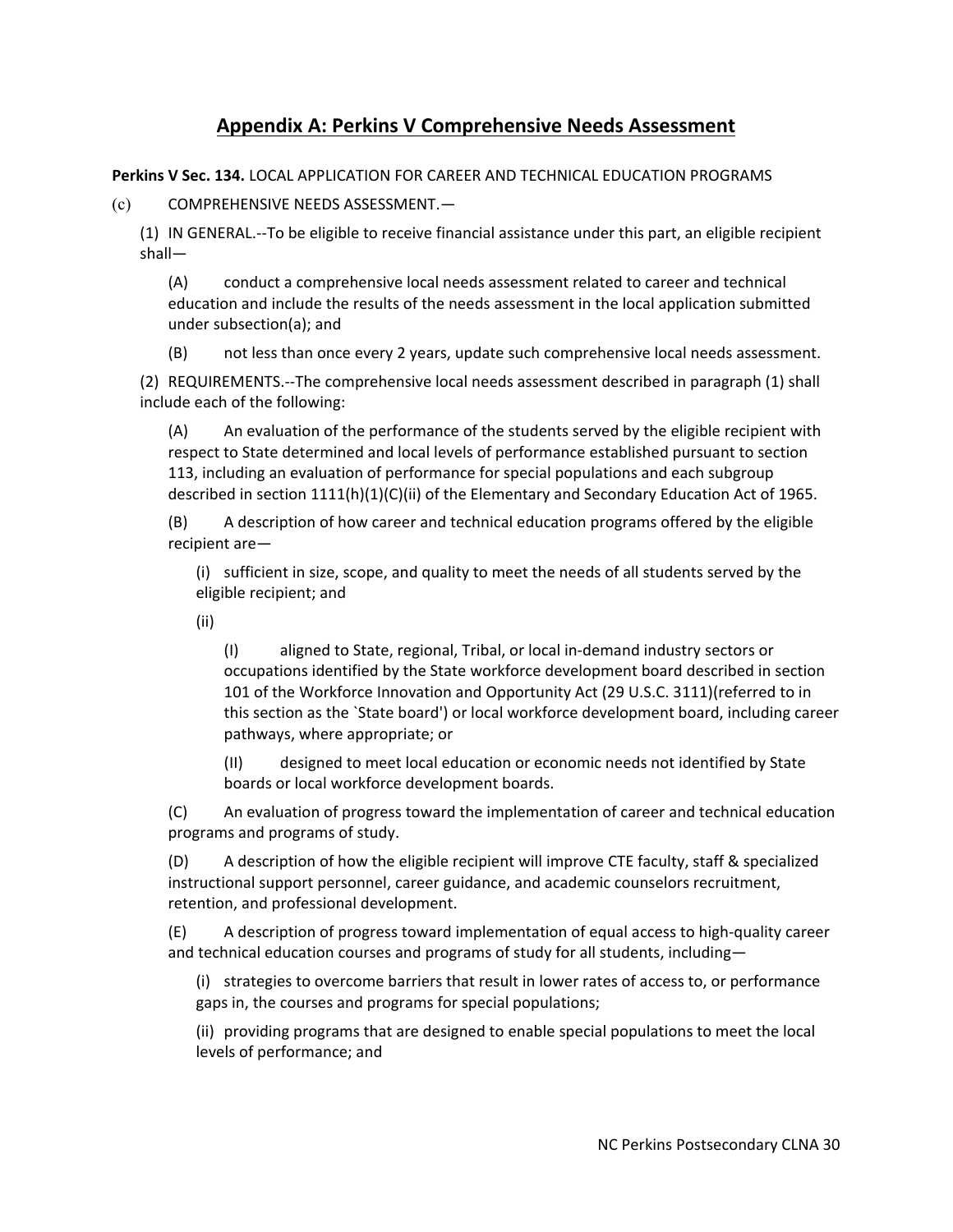(iii) providing activities to prepare special populations for high‐skill, high‐wage, or in‐ demand industry sectors or occupations in competitive, integrated settings that will lead to self‐sufficiency.

(d) CONSULTATION.—In conducting the comprehensive needs assessment under subsection (c), and developing the local application described in subsection(b), an eligible recipient shall involve a diverse body of stakeholders, including, at a minimum—

(1) representatives of career and technical education programs in a local educational agency or educational service agency, including teachers, career guidance and academic counselors, principals and other school leaders, administrators, and specialized instructional support personnel and paraprofessionals;

(2) representatives of career and technical education programs at postsecondary educational institutions, including faculty and administrators;

(3) representatives of the State board or local workforce development boards and a range of local or regional businesses or industries;

(4) parents and students;

(5) representatives of special populations;

(6) representatives of regional or local agencies serving out‐of‐school youth, homeless children and youth, and at‐risk youth (as defined in section 1432 of the Elementary and Secondary Education Act of 1965);

- (7) representatives of Indian Tribes and Tribal organizations in the State, where applicable; and
- (8) any other stakeholders that the eligible agency may require the eligible recipient to consult.

(e) CONTINUED CONSULTATION.‐‐An eligible recipient receiving financial assistance under this part shall consult with stakeholders described in subsection(d) on an ongoing basis, as determined by the eligible agency. This may include consultation in order to—

(1) provide input on annual updates to the comprehensive needs assessment required under subsection (c)(1)(B);

- (2) ensure programs of study are—
	- (A) responsive to community employment needs;

(B) aligned with employment priorities in the State, regional, tribal, or local economy identified by employers and the entities described in subsection(d), which may include in‐ demand industry sectors or occupations identified by the local workforce development board;

(C) informed by labor market information, including information provided under section 15(e)(2)(C) of the Wagner‐Peyser Act (29 U.S.C. 491‐2(e)(2)(C));

(D) designed to meet current, intermediate, or long‐term labor market projections; and

(E) allow employer input, including input from industry or sector partnerships in the local area, where applicable, into the development and implementation of programs of study to ensure such programs of study align with skills required by local employment opportunities, including activities such as the identification of relevant standards, curriculum, industry‐ recognized credentials, and current technology and equipment;

(3) identify and encourage opportunities for work‐based learning; and

(4) ensure funding under this part is used in a coordinated manner with other local resources.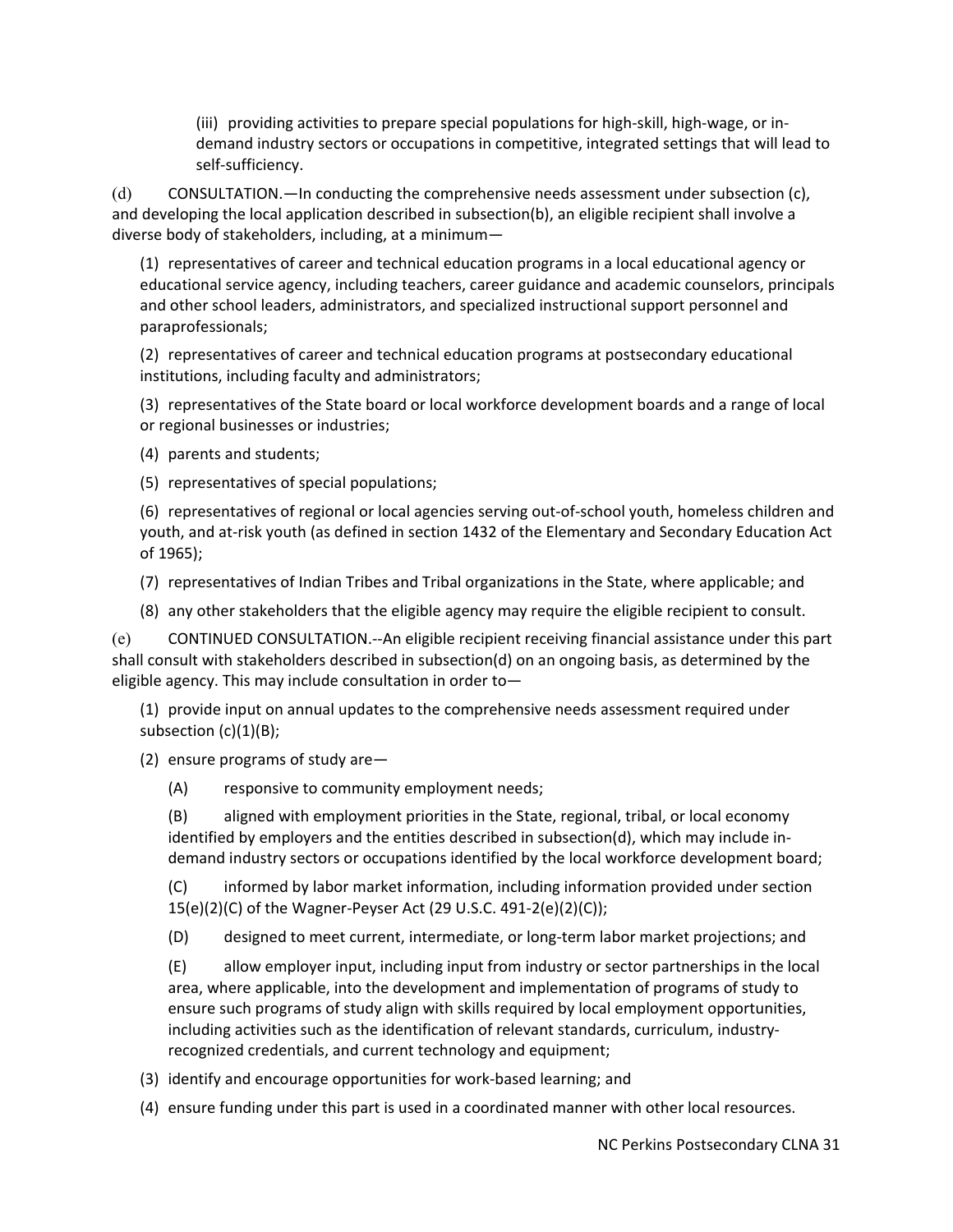### **Appendix B: Perkins V Sec. 135. Local Uses of Funds**

- a) GENERAL AUTHORITY.‐‐Each eligible recipient that receives funds under this part shall use such funds to develop, coordinate, implement, or improve career and technical education programs to meet the needs identified in the comprehensive needs assessment described in section 134(c).
- b) REQUIREMENTS FOR USES OF FUNDS.--Funds made available to eligible recipients under this part shall be used to support career and technical education programs that are of sufficient size, scope, and quality to be effective and that—
	- 1) provide career exploration and career development activities through an organized, systematic framework designed to aid students, including in the middle grades, before enrolling and while participating in a career and technical education program, in making informed plans and decisions about future education and career opportunities and programs of study, which may include—
		- A) introductory courses or activities focused on career exploration and career awareness, including non-traditional fields;
		- B) readily available career and labor market information, including information on—
			- (i) occupational supply and demand;
			- (i) educational requirements;
			- (ii) other information on careers aligned to State, local, or Tribal (as applicable) economic priorities; and
			- (iii) employment sectors;
		- C) programs and activities related to the development of student graduation and career plans;
		- D) career guidance and academic counselors that provide information on postsecondary education and career options;
		- E) any other activity that advances knowledge of career opportunities and assists students in making informed decisions about future education and employment goals, including non‐ traditional fields; or
		- F) providing students with strong experience in, and comprehensive understanding of, all aspects of an industry;
	- 2) provide professional development for teachers, faculty, school leaders, administrators, specialized instructional support personnel, career guidance and academic counselors, or paraprofessionals, which may include—
		- A) professional development on supporting individualized academic and career and technical education instructional approaches, including the integration of academic and career and technical education standards and curricula;
		- B) professional development on ensuring labor market information is used to inform the programs, guidance, and advisement offered to students, including information provided under section 15(e)(2)(C) of the Wagner-Peyser Act (29 U.S.C. 49I-2(e)(2)(C));
		- C) providing teachers, faculty, school leaders, administrators, specialized instructional support personnel, career guidance and academic counselors, or paraprofessionals, as appropriate,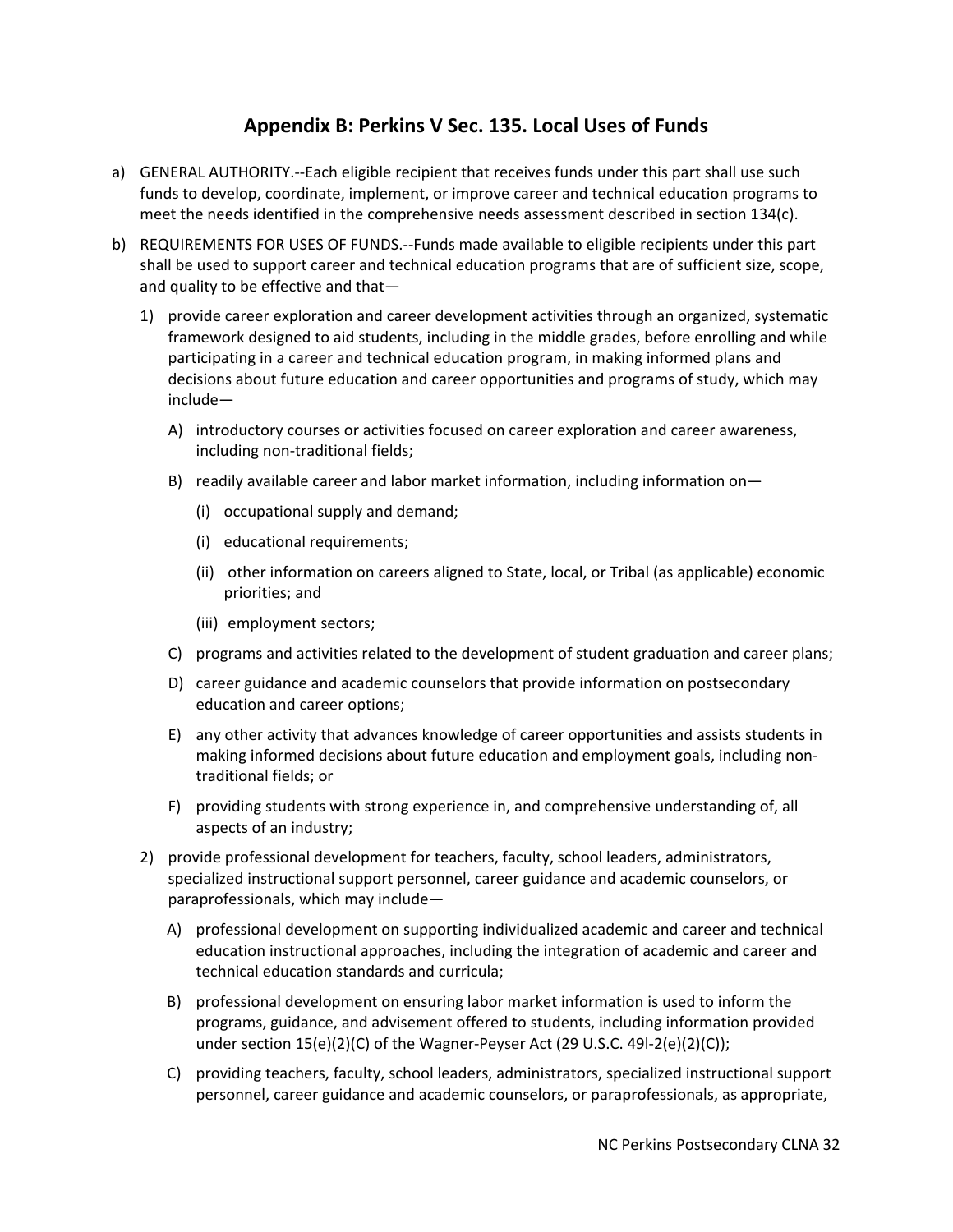with opportunities to advance knowledge, skills, and understanding of all aspects of an industry, including the latest workplace equipment, technologies, standards, and credentials;

- D) supporting school leaders and administrators in managing career and technical education programs in the schools, institutions, or local educational agencies of such school leaders or administrators;
- E) supporting the implementation of strategies to improve student achievement and close gaps in student participation and performance in career and technical education programs;
- F) providing teachers, faculty, specialized instructional support personnel, career guidance and academic counselors, principals, school leaders, or paraprofessionals, as appropriate, with opportunities to advance knowledge, skills, and understanding in pedagogical practices, including, to the extent the eligible recipient determines that such evidence is reasonably available, evidence‐based pedagogical practices;
- G) training teachers, faculty, school leaders, administrators, specialized instructional support personnel, career guidance and academic counselors, or paraprofessionals, as appropriate, to provide appropriate accommodations for individuals with disabilities, and students with disabilities who are provided accommodations under the Rehabilitation Act of 1973 (29 U.S.C. 701 et seq.) or the Individuals with Disabilities Education Act;
- H) training teachers, faculty, specialized instructional support personnel, career guidance and academic counselors, and paraprofessionals in frameworks to effectively teach students, including a particular focus on students with disabilities and English learners, which may include universal design for learning, multi-tier systems of supports, and positive behavioral interventions and support; or
- I) training for the effective use of community spaces that provide access to tools, technology, and knowledge for learners and entrepreneurs, such as makerspaces or libraries;
- 3) provide within career and technical education the skills necessary to pursue careers in high‐skill, high-wage, or in-demand industry sectors or occupations;
- 4) support integration of academic skills into career and technical education programs and programs of study to support—
	- A) CTE participants at the secondary school level in meeting the challenging State academic standards adopted under section 1111(b)(1) of the Elementary and Secondary Education Act of 1965 by the State in which the eligible recipient is located; and
	- B) CTE participants at the postsecondary level in achieving academic skills;
- 5) plan and carry out elements that support the implementation of career and technical education programs and programs of study and that result in increasing student achievement of the local levels of performance established under section 113, which may include—
	- A) a curriculum aligned with the requirements for a program of study;
	- B) sustainable relationships among education, business and industry, and other community stakeholders, including industry or sector partnerships in the local area, where applicable, that are designed to facilitate the process of continuously updating and aligning programs of study with skills that are in demand in the State, regional, or local economy, and in collaboration with business outreach staff in one‐stop centers, as defined in section 3 of the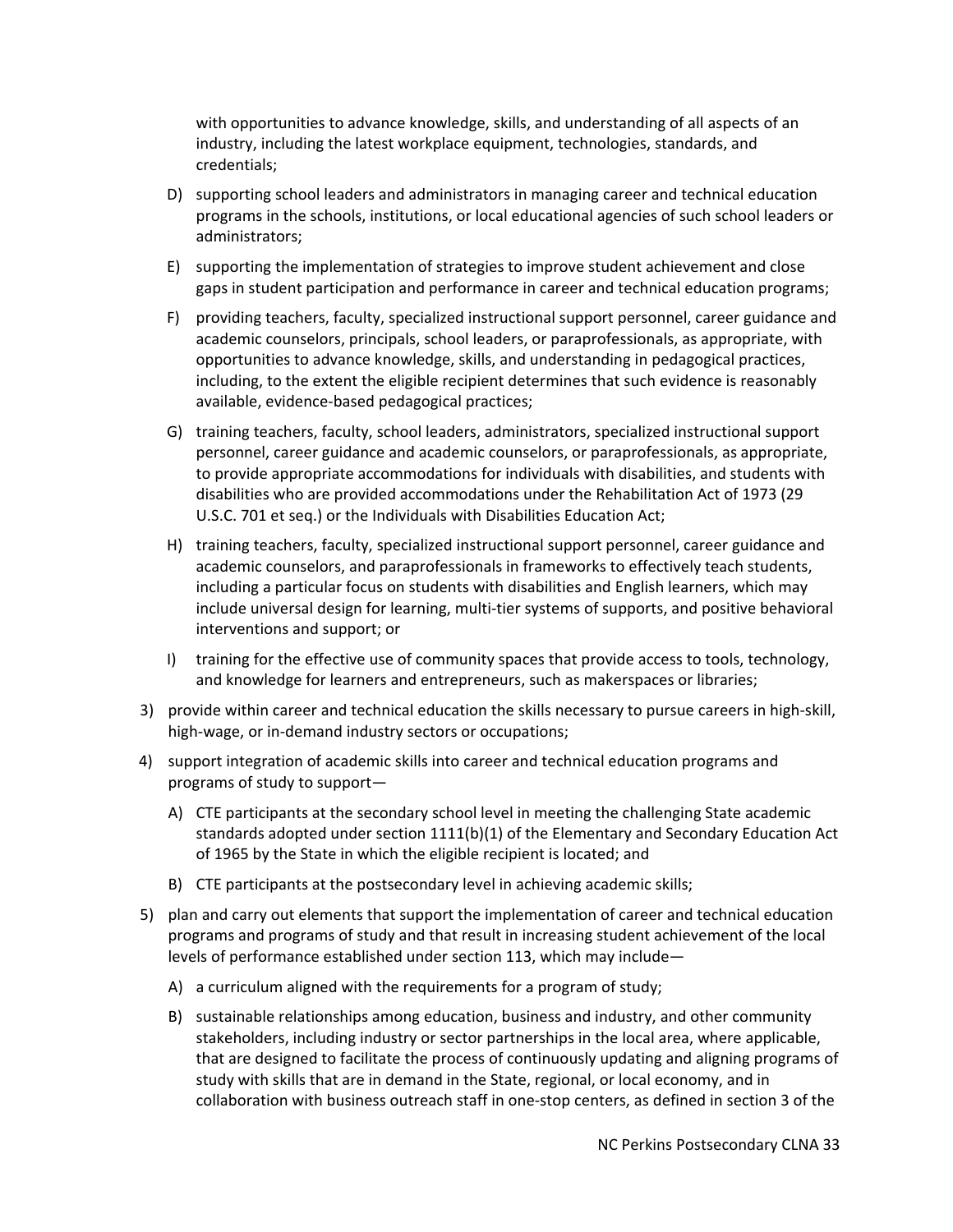Workforce Innovation and Opportunity Act (29 U.S.C. 3102), and other appropriate organizations, including community‐based and youth‐serving organizations;

- C) where appropriate, expanding opportunities for CTE concentrators to participate in accelerated learning programs (as described in section 4104(b)(3)(A)(i)(IV) of the Elementary and Secondary Education Act of 1965 (20 U.S.C. 7114(b)(3)(A)(i)(IV)), including dual or concurrent enrollment programs, early college high schools, and the development or implementation of articulation agreements as part of a career and technical education program of study;
- D) appropriate equipment, technology, and instructional materials (including support for library resources) aligned with business and industry needs, including machinery, testing equipment, tools, implements, hardware and software, and other new and emerging instructional materials;
- E) a continuum of work‐based learning opportunities, including simulated work environments;
- F) industry‐recognized certification examinations or other assessments leading toward a recognized postsecondary credential;
- G) efforts to recruit and retain career and technical education program teachers, faculty, school leaders, administrators, specialized instructional support personnel, career guidance and academic counselors, and paraprofessionals;
- H) where applicable, coordination with other education and workforce development programs and initiatives, including career pathways and sector partnerships developed under the Workforce Innovation and Opportunity Act (29 U.S.C. 3101 et seq.) and other Federal laws and initiatives that provide students with transition-related services, including the Individuals with Disabilities Education Act;
- I) expanding opportunities for students to participate in distance career and technical education and blended‐learning programs;
- J) expanding opportunities for students to participate in competency‐based education programs;
- K) improving career guidance and academic counseling programs that assist students in making informed academic and career and technical education decisions, including academic and financial aid counseling;
- L) supporting the integration of employability skills into career and technical education programs and programs of study, including through family and consumer science programs;
- M) supporting programs and activities that increase access, student engagement, and success in science, technology, engineering, and mathematics fields (including computer science and architecture) for students who are members of groups underrepresented in such subject fields;
- N) providing career and technical education, in a school or other educational setting, for adults or out‐of‐school youth to complete secondary school education or upgrade technical skills;
- O) supporting career and technical student organizations, including student preparation for and participation in technical skills competitions aligned with career and technical education program standards and curricula;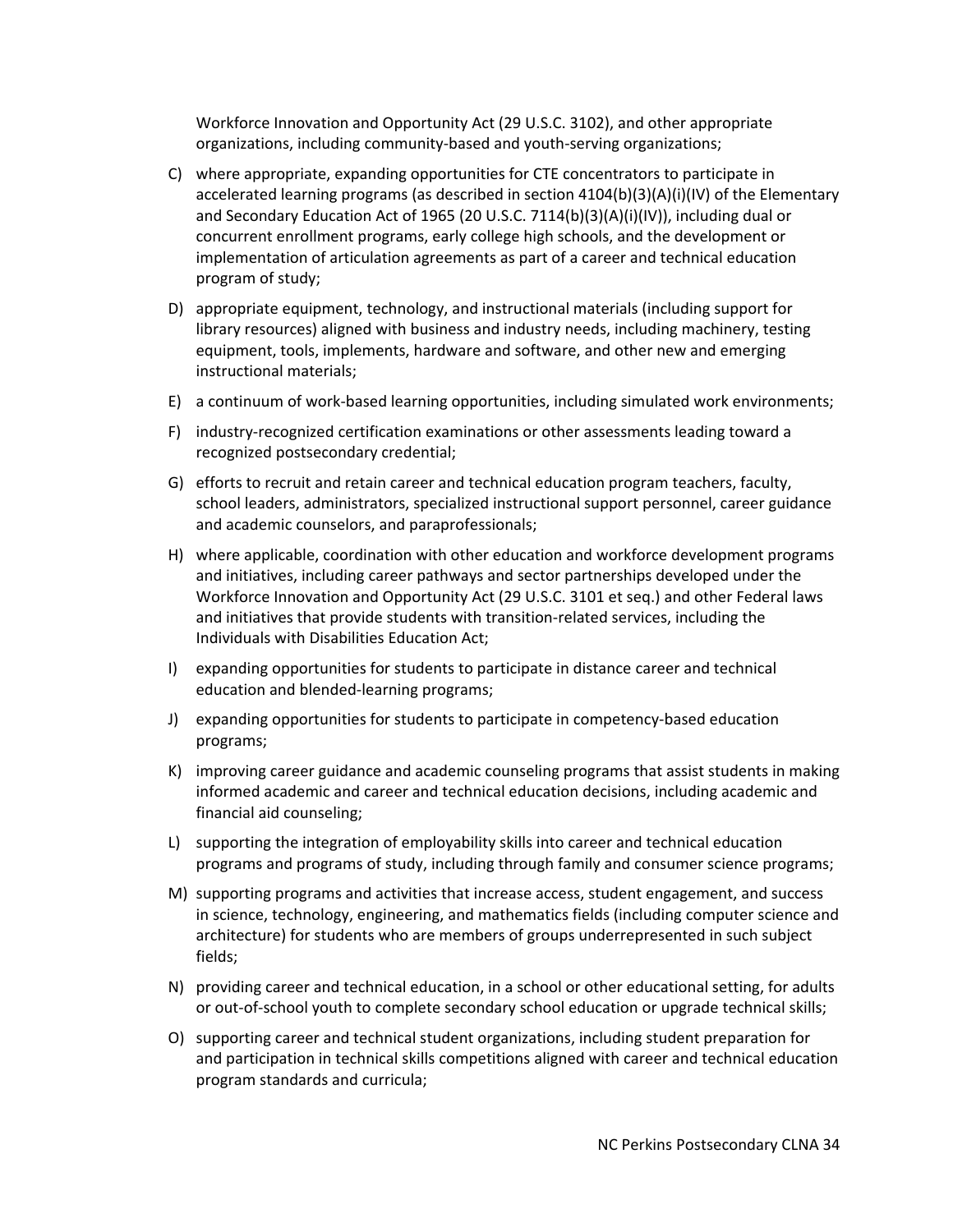- P) making all forms of instructional content widely available, which may include use of open educational resources;
- Q) supporting the integration of arts and design skills, when appropriate, into career and technical education programs and programs of study;
- R) partnering with a qualified intermediary to improve training, the development of publicprivate partnerships, systems development, capacity‐building, and scalability of the delivery of high‐quality career and technical education;
- S) support to reduce or eliminate out-of-pocket expenses for special populations participating in career and technical education, including those participating in dual or concurrent enrollment programs or early college high school programs, and supporting the costs associated with fees, transportation, child care, or mobility challenges for those special populations; or
- T) other activities to improve career and technical education programs; and
- 6) develop and implement evaluations of the activities carried out with funds under this part, including evaluations necessary to complete the comprehensive needs assessment required under section 134(c) and the local report required under section 113(b)(4)(B).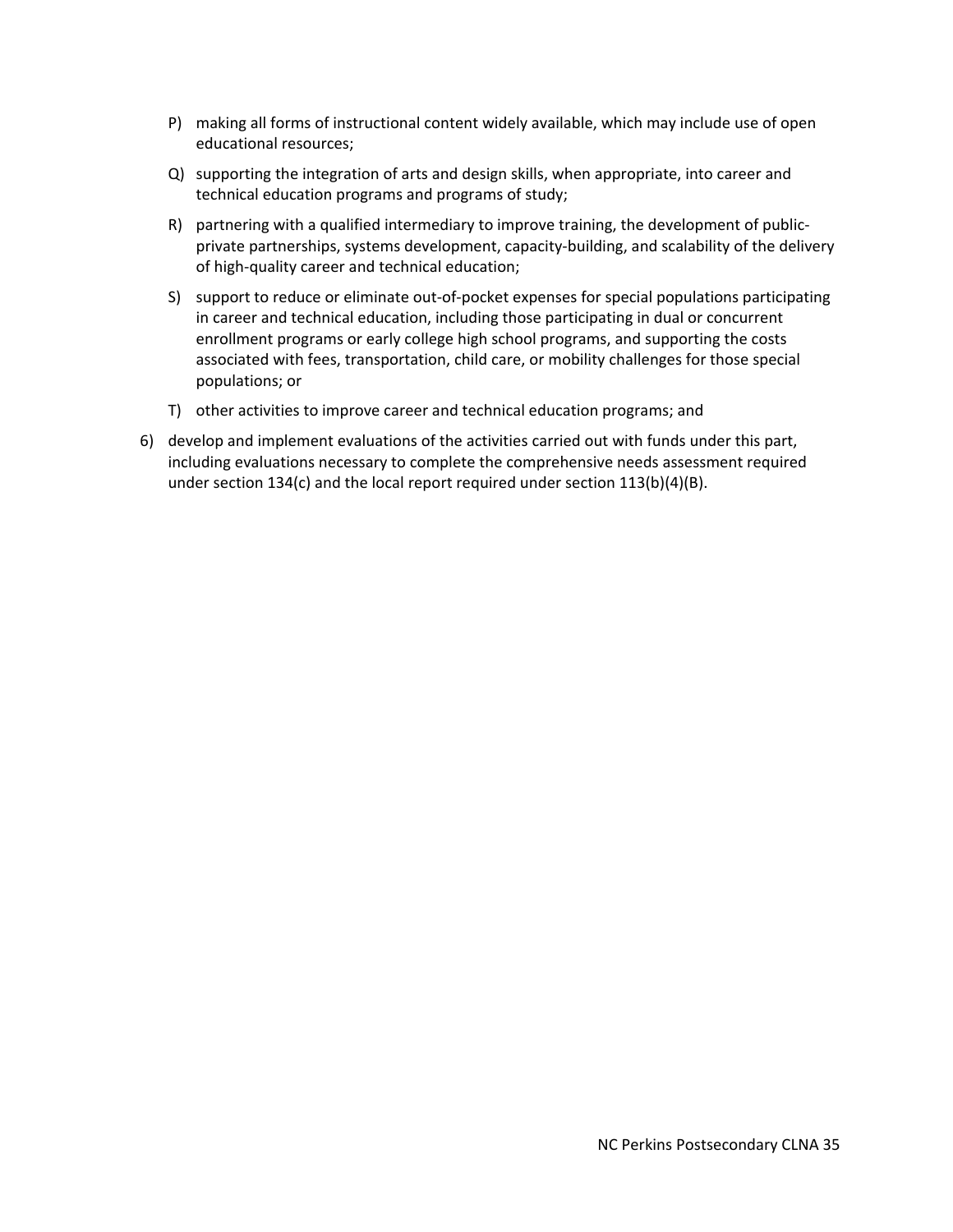#### **Appendix C: Definitions**

The **Career Pathways** definition refers to the definition in the Workforce Innovation and Opportunities Act (section 3, 29 U.S.C. 3102), which states:

The term ''career pathway'' means a combination of rigorous and high‐quality education, training, and other services that —

- (A) aligns with the skill needs of industries in the economy of the State or regional economy involved;
- (B) prepares an individual to be successful in any of a full range of secondary or postsecondary education options, including registered apprenticeships;
- (C) includes counseling to support an individual in achieving the individual's education and career goals;
- (D) includes, as appropriate, education offered concurrently with and in the same context as workforce preparation activities and training for a specific occupation or occupational cluster;
- (E) organizes education, training, and other services to meet the particular needs of an individual in a manner that accelerates the educational and career advancement of the individual to the extent practicable;
- (F) enables an individual to attain a secondary school diploma or its recognized equivalent, and at least 1 recognized postsecondary credential; and
- (G) helps an individual enter or advance within a specific occupation or occupational cluster.

A **Program of Study** is defined specifically in Section 3(41) of Perkins V.

The term 'program of study' means a coordinated, nonduplicative sequence of academic and technical content at the secondary and postsecondary level that—

- (A) incorporates challenging State academic standards, including those adopted by a State under section 1111(b)(1) of the Elementary and Secondary Education Act of 1965;
- (B) addresses both academic and technical knowledge and skills, including employability skills;
- (C) is aligned with the needs of industries in the economy of the State, region, Tribal community, or local area;
- (D) progresses in specificity (beginning with all aspects of an industry or career cluster and leading to more occupation‐specific instruction);
- (E) has multiple entry and exit points that incorporate credentialing; and
- (F) culminates in the attainment of a recognized postsecondary credential.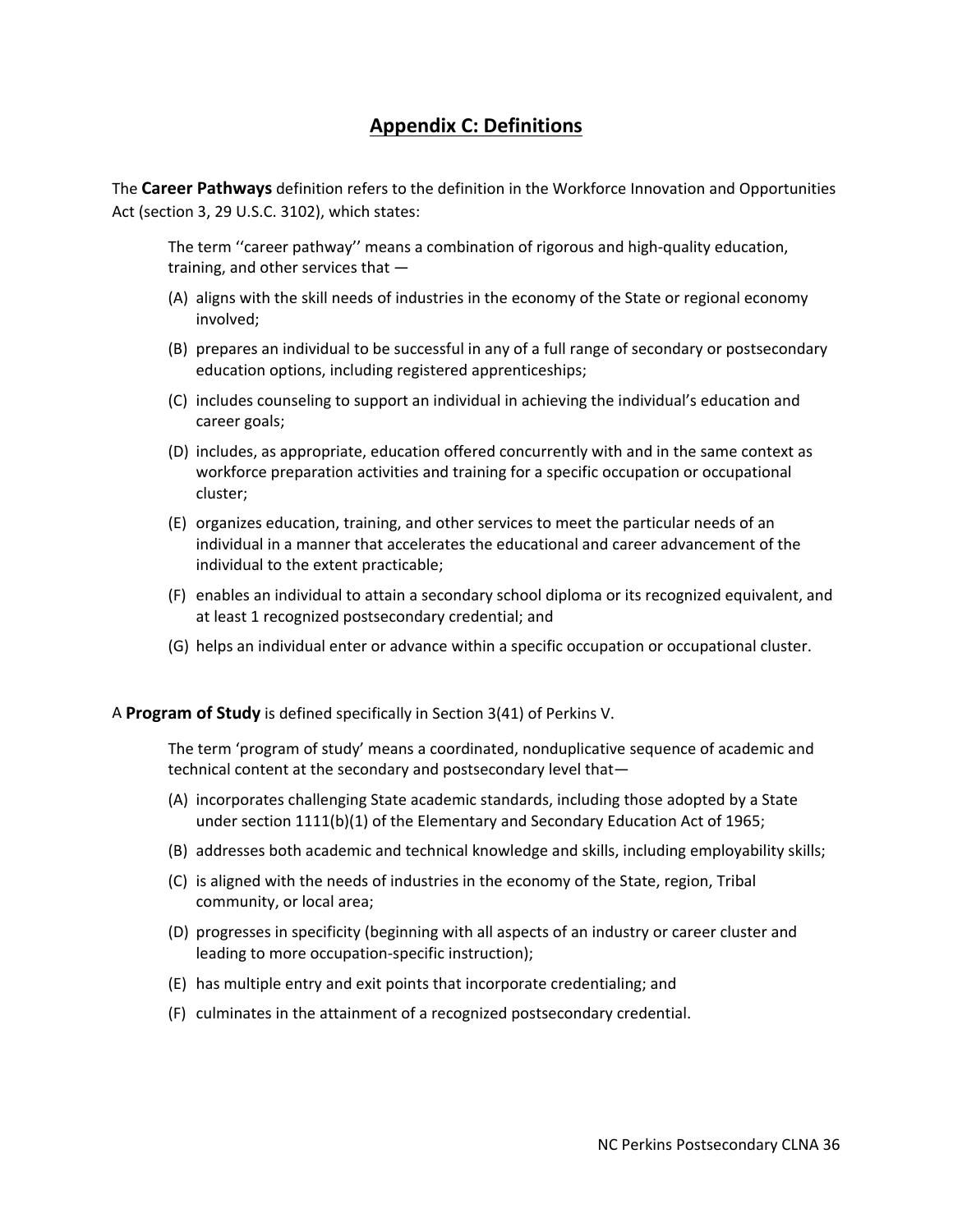The North Carolina Community College System uses the term "**Programs**" to refer to the larger classification of curriculum programs, which include 10 occupational program areas.

#### 15 Agricultural and Natural Resources Technologies

- 20 Biological and Chemical Technologies
- 25 Business Technologies
- 30 Commercial and Artistic Production Technologies
- 35 Construction Technologies
- 40 Engineering Technologies
- 45 Health Sciences
- 50 Industrial Technologies
- 55 Public Service Technologies
- 60 Transport Systems Technologies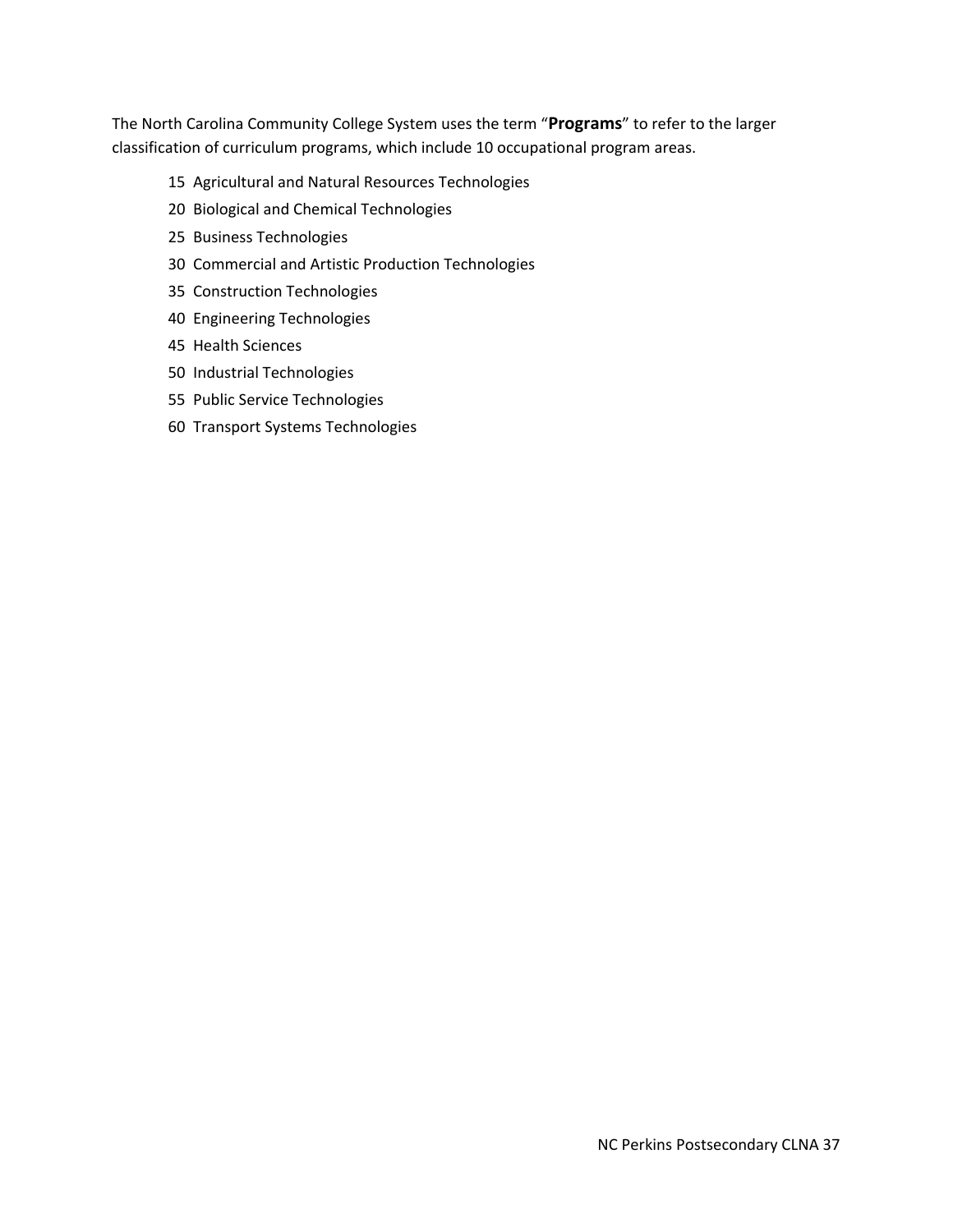# **Appendix D : Example of a CLNA Summary Report**

- 1. College: NCCCS Team Perkins Example
- 2. Date Submitted: October 19, 2021
- 3. Program of Study: Health Sciences Pathway
- 4. Which Program Titles within this Program Area will be funded with Perkins during 2020‐21? List the program code of the highest credential offered (C, D or A). Also, indicate if In‐Demand (ID), High Skill (HS) or High Wage (HW). For example, A35230 ID-HS-HW for an AAS in Electric Line Construction Technology.

A45110 Associate Degree Nursing

| Representative               | Name                        | Institution/Position               |
|------------------------------|-----------------------------|------------------------------------|
| Postsecondary                | Patti Coultas               | <b>NCCCS CTE Coordinator</b>       |
| PS Administrator             | <b>Edward Rooney</b>        | CC/Dean of CTE                     |
| PS Educator                  | <b>Maurice Phipps</b>       | CC/Instructor                      |
| Secondary Administrator      | Joe Louis Clark             | HS/Principal                       |
| Secondary Educator           | Sade Mizusawa               | HS/Teacher                         |
| <b>Special Populations</b>   | <b>Steven Hawking</b>       | CC students                        |
|                              | Theo Huxtable               |                                    |
| Service Agencies             | <b>Bill Sugarman</b>        | <b>Vocational Rehabilitation</b>   |
|                              | Ellen Hill                  | <b>County United Way</b>           |
|                              | Mary Wheeler                | <b>County Mental Health Agency</b> |
| Career Guidance              | Sally McCarthy              | <b>CC/Career Specialist</b>        |
| Student(s)                   | Jorge, Craig, Lauren, Elise | CC/Students                        |
| Community                    | John Neal                   | District 51 Senator                |
| Business/Industry            | Doogie Howser               | Regional Hospital/Doctor           |
| Business/Industry            | Kyung Choi                  | <b>Regional Hospital/Nurse</b>     |
| <b>Workforce Development</b> | Chris D'Elia                | Regional WDB Exec. Director        |
|                              | Penny Anderson              | <b>Chamber of Commerce Chair</b>   |
| Parents                      | Molly Weasley               |                                    |
|                              | Ciro Rodrigus               |                                    |
|                              | <b>Helen Parr</b>           |                                    |

Team/Stakeholders involved (Must include required participants, see NCCCS CLNA Guide page 6)

If applicable, briefly explain gaps in each part.

#### A. Student performance

- 44.32% of all students in the Nursing Program of Studies do not achieve a GPA of 2.5 or better.
- Overall Nursing Program of Studies completion rate is 55.68%.
- Gap exists in the Nursing Program of Studies Nontraditional Participation at 8.65% and Nontraditional Completion at 5.75% (Males) when compared to the college wide Nontraditional Participation at 17.14% and Nontraditional Completion at 9.55%.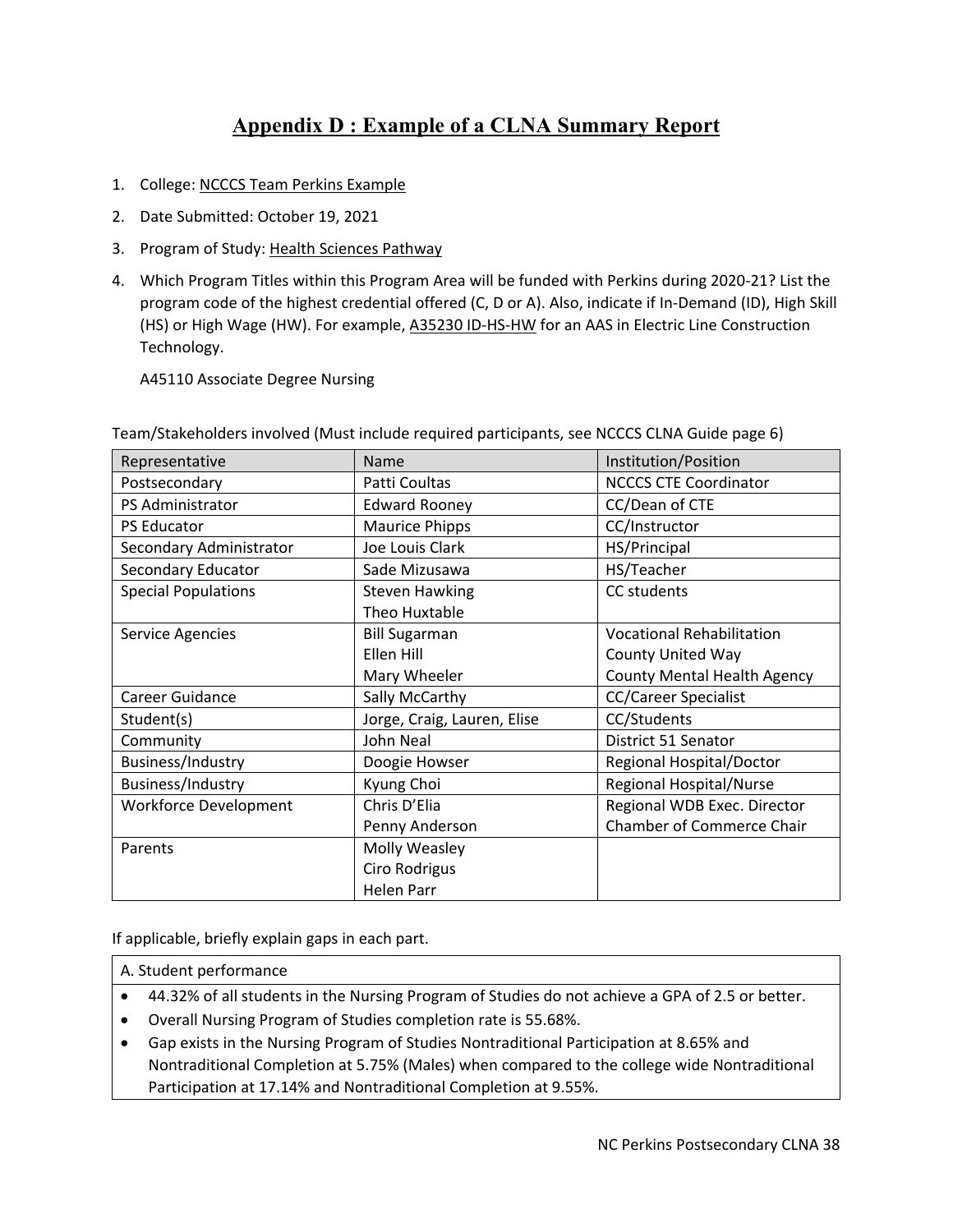- African American Male percentage of Participation is 33.34% lower than White Males however the African‐American Males Completion percentage is 33.34% which is higher than White Males.
- Hispanic Males Participation percentage is less than 1.00% and Completion percentage is 0.00%.
- Student Success Rate in College-Level Math is 31.5%: Male 36%; Female 29%; African American 17%; White 52%.

B1. Size, scope, and quality of program

- Enrollment in the nursing program is controlled by the number of faculty, clinical sites and facilities. Current NC Board of Nursing approved enrollment is 80. The enrollment could be increased with the addition of faculty. Currently have excess clinical sites and adequate facilities at the college.
- There is a wait list for nursing due to the lack of faculty.
- The Associate Degree in Nursing is the entry level education for licensure as a Registered Nurse. RN‐BSN programs are available, encouraged and paid for through most health system agencies.
- B2. Alignment to local/regional labor market needs
- Per NC Dept. of Commerce Labor & Economic Analysis Division, Registered Nurses are a 5-star occupation. Licensed Practical Nurses are a 4‐star occupation.
- Currently the college has a track for LPN‐RN to facilitate the progression of licensed practical nurses to meet the requirements for RN licensure.
- Currently local hospitals are utilizing a large number of travel nurses (RN) to maintain staffing needs.
- Labor market supports the need to investigate the development of a Paramedic‐ADN track.
- C. Progress toward implementing 9‐14 career pathways programs of study
- There is not clear alignment from CCP to ADN.
- 25% of students transfer from ADN to other health programs taking additional course work in similar courses
- D: CTE Faculty & Staff Recruitment, Retention, and Training
- Recruitment of faculty is achieved through partnerships with MSN in Education programs.
- College nursing faculty serve as preceptor/mentor to graduate nursing students in education track. The students do a teaching practicum. Other recruitment is done through personal contacts in clinical agencies.
- In addition to the onboarding of new faculty in concept-based instruction and active learning strategies, faculty training in the area of simulation needs to be increased to full utilize our simulation center to provide safe, effective experiences for the students.
- Gap in resources to support an ongoing demand to develop industry skills among CTE faculty.

E. Progress toward improving access and equity for all students

- Need additional recruitment of Nontraditional Students (Males).
- Partner relations with K-12 regional counselors to bring career exploration activities to middle schoolers, high schoolers, are not solely focusing on non-traditional males of all ethnicities in health careers such as nursing.
- Will need to continue to have current and new nursing faculty take workshops in universal design for learning instructional strategies.
- A review of the nursing recruiting materials shows that not enough photos include non-traditional male students.